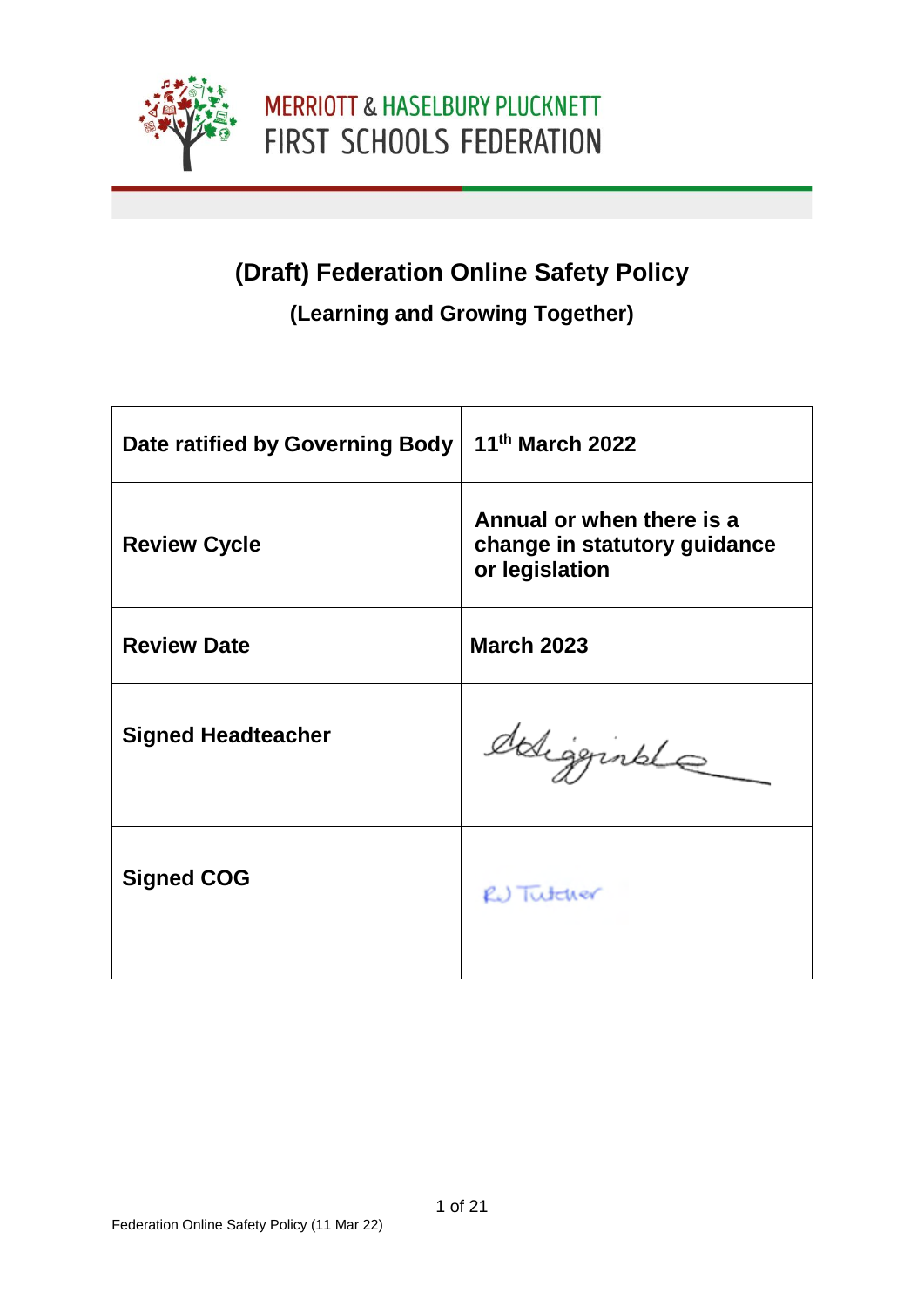

- 1. This policy sets out the ways in which the school will:
	- a. educate all members of the school community on their rights and responsibilities with the use of technology;
	- b. build both an infrastructure and culture of Online Safety;
	- c. work to empower the school community to use technology including the internet as an essential tool for life-long learning.

2. This policy is written in line with 'Keeping Children Safe in Education' 2021 (KCSIE), 'Teaching Online Safety in Schools' 2019, statutory RSHE guidance and other statutory documents. This policy is used in conjunction with other school policies and has been developed by a working group, including representatives from all groups within the school.

3. The Online Safety policy will be reviewed annually and will be under continuous revision in response to significant new developments in the use of technologies, new threats to Online Safety or incidents that have taken place.

#### **Contents**

- 1. Scope of Policy
- 2. Schedule for Development, Monitoring and Review
- 3. Roles and responsibilities
- 4. Education of pupils
- 5. Education and information for parents and carers
- 6. Education of wider school community
- 7. Training of Staff and Governors
- 8. Peer on Peer abuse (including cyberbullying, sexting and sexual harassment)
- 9. Prevent
- 10. Technical Infrastructure
- 11. Data Protection
- 12. Use of digital and video images
- 13. Communication (including use Mobile Devices and Social Media)
- 14. Assessment of risk
- 15. Reporting and Response to incidents
- 16. Sanctions and Disciplinary proceedings
- 17. Sanctions: Pupils
- 18. Sanctions: Staff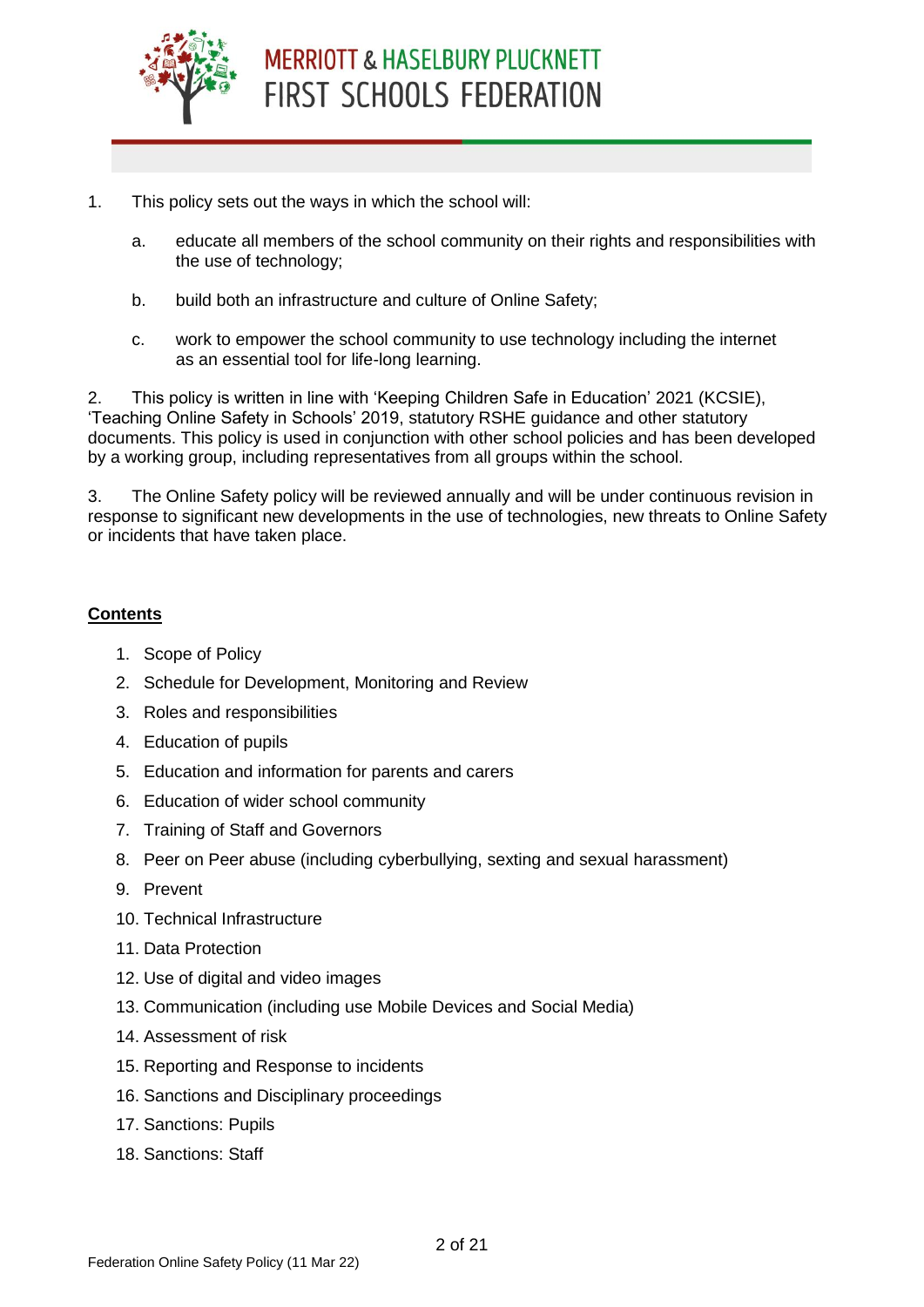

#### 1. **Scope of the Policy**

- a. This policy applies to all members of the school community, including staff, pupils, volunteers, parents / carers, visitors and community users.
- b. The Education and Inspections Act 2006 empowers Headteachers, to such extent as is reasonable, to regulate the behaviour of pupils when they are off the school site and empowers members of staff to impose disciplinary penalties for inappropriate behaviour. This is pertinent to incidents such as cyber-bullying and inappropriate use of social networking by pupils and staff, which may take place out of school, but are linked to membership of the school. It also applies to both staff and pupil use of technology for remote / online learning as part of a blended approach and during any school closures (partial or full) e.g. during a national/local lockdown or due to severe weather.
- c. Keeping Children Safe in Education 2021 sets out specific responsibilities for governing bodies to ensure:
	- i) children are taught about online safety.
	- ii) appropriate filters and appropriate monitoring systems are in place.
	- iii) online safety training for staff is integrated, aligned and considered as part of the overarching safeguarding approach.
- d. The school will manage Online Safety as described within this policy and associated behaviour and anti-bullying policies, and will inform parents and carers of known incidents of inappropriate Online Safety behaviour that take place in and out of school.
- e. This Online Safety Policy should be read in conjunction with the following other linked school policies:
	- i) Safeguarding and Child Protection Policy.
	- ii) Anti-Bullying Policy.
	- iii) Behaviour Policy (including school sanctions).
	- iv) Acceptable Use Policies.
	- v) Data Protection Policy, agreements and other documentation (e.g. privacy statement and consent forms for data sharing, image use etc).

#### 2. **Schedule for Development, Monitoring and Review**

- a. The implementation of the Online Safety Policy will be monitored by an Online Safety working group, meeting regularly and reporting to the Governors annually.
- b. The impact of the policy will be monitored by the Online Safety working group by looking at:
	- i) the log of reported incidents.
	- ii) the internet monitoring log.
	- iii) surveys or questionnaires of learners, staff, parents and carers.
	- iv) other documents and resources.
	- v) future developments.

#### 3. **Roles and Responsibilities**

a. The Headteacher and Governors oversee the safe use of technology when children and learners are in their care and act immediately if they are concerned about bullying, radicalisation or other aspects of children's well-being. They are responsible for ensuring the safety (including online and the prevention of being drawn into terrorism) of all members of the school community. They have concern for the online reputation of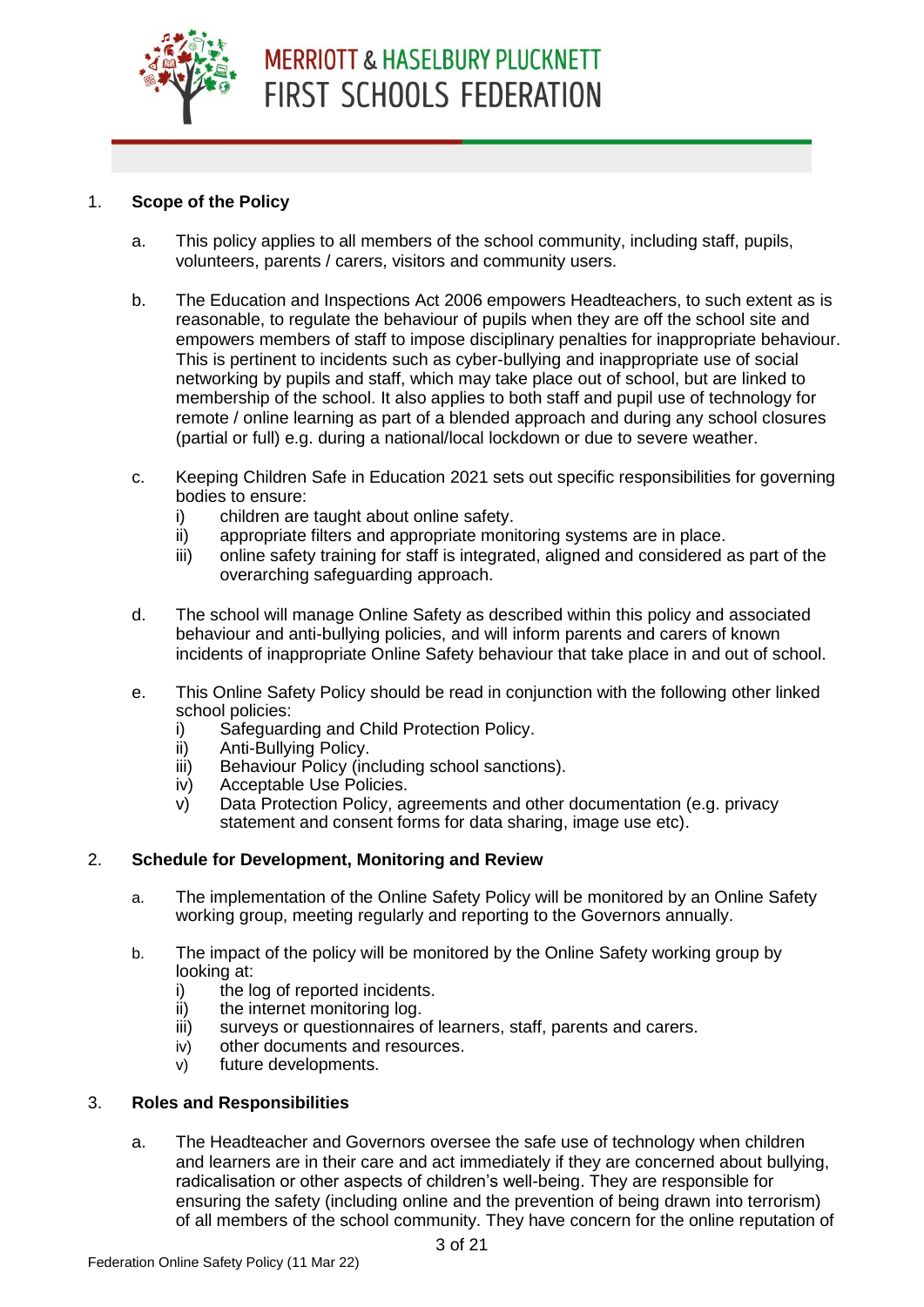

the school.

- b. KCSIE 2021 states that "the designated safeguarding lead should take lead responsibility for safeguarding and child protection (including online safety)". The Online Safety Leader will work with the Headteacher and the Designated Safeguarding Lead (DSL), to have an overview of the serious child protection issues that arise from sharing of personal data, access to illegal or inappropriate materials (including extremism and radicalisation, inappropriate online contact with adults, potential or actual incidents of grooming and cyber-bullying.)
- c. An Online Safety working group will work with the Online Safety Leader to implement and monitor the Online Safety Policy and AUPs (Acceptable User Policies). This group is made up of Online Safety Leader, Designated Safeguarding Lead (DSL), teacher, governor, member of support staff, member of senior leadership team and pupils (Some of these roles may be covered by a single person). Pupils are an important part of this group, to contribute their knowledge and use of technology. They meet on a regular basis.

| <b>Role</b>                      |    | <b>Responsibility</b>                                                                                                                                                            |  |  |  |  |  |  |
|----------------------------------|----|----------------------------------------------------------------------------------------------------------------------------------------------------------------------------------|--|--|--|--|--|--|
| <b>Governors</b>                 | 1. | Approve the Online Safety Policy.                                                                                                                                                |  |  |  |  |  |  |
|                                  | 2. | Monitor the effectiveness of the Online Safety Policy (see Online safety<br>in schools and colleges: Questions from the Governing Board).                                        |  |  |  |  |  |  |
|                                  | 3. | Delegate a governor to act as Online Safety link - this could be the<br>Safeguarding governor.                                                                                   |  |  |  |  |  |  |
|                                  | 4. | Online Safety Governor works with the Online Safety Leader to carry out<br>regular monitoring and report to Governors.                                                           |  |  |  |  |  |  |
|                                  | 5. | Verify that the filtering, monitoring and or supervision systems are in<br>place to identify children accessing or trying to access harmful and<br>inappropriate content online. |  |  |  |  |  |  |
| <b>Headteacher</b><br>and Senior | 1. | Ensure that all staff receive suitable CPD to carry out their Online Safety<br>roles including online risks of extremism and radicalisation.                                     |  |  |  |  |  |  |
| <b>Leaders</b>                   | 2. | Create a culture where staff and learners feel able to report incidents.                                                                                                         |  |  |  |  |  |  |
|                                  | 3. | Ensure that there is a progressive Online Safety curriculum in place.                                                                                                            |  |  |  |  |  |  |
|                                  | 4. | Ensure that there is a system in place for monitoring Online Safety.                                                                                                             |  |  |  |  |  |  |
|                                  | 5. | Follow correct procedure in the event of a serious Online Safety<br>allegation being made against a member of staff or pupil.                                                    |  |  |  |  |  |  |
|                                  | 6. | Inform the local authority about any serious Online Safety issues.                                                                                                               |  |  |  |  |  |  |
|                                  | 7. | Ensure that the school infrastructure / network is as safe and secure as<br>possible.                                                                                            |  |  |  |  |  |  |
|                                  | 8. | Ensure that policies and procedures approved within this policy are<br>implemented.                                                                                              |  |  |  |  |  |  |
|                                  | 9. | Use an audit to annually review Online Safety with the school's technical<br>support.                                                                                            |  |  |  |  |  |  |
|                                  |    | 10. Work with the DSL, Online Safety Lead and Data Protection Officer to<br>ensure that the Remote / Online Learning strategy developed and                                      |  |  |  |  |  |  |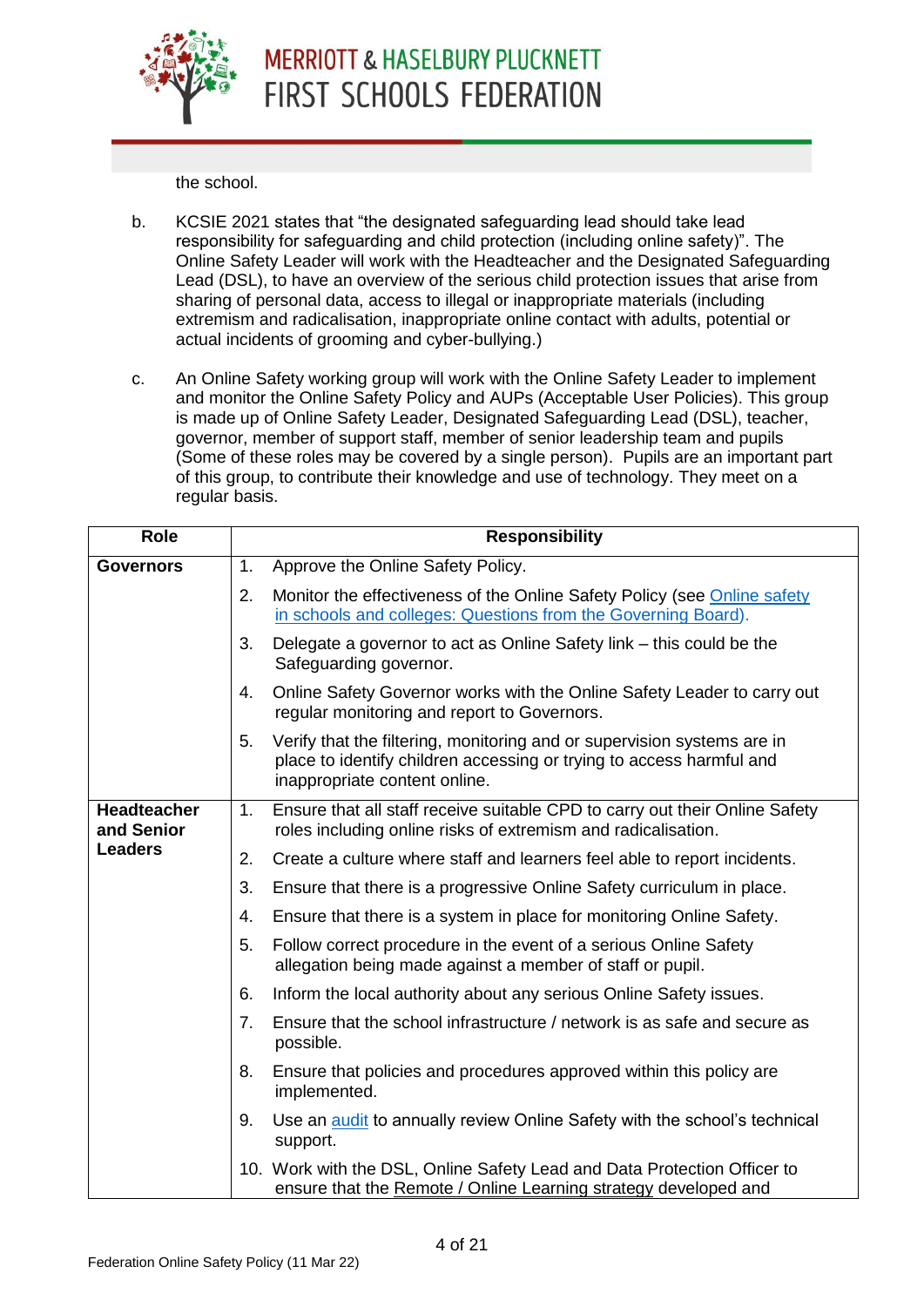

|                              |    | implemented by the school meets safeguarding and online safety<br>requirements.                                                                                                                                                                          |
|------------------------------|----|----------------------------------------------------------------------------------------------------------------------------------------------------------------------------------------------------------------------------------------------------------|
| <b>Online</b>                | 1. | Lead the Online Safety working group.                                                                                                                                                                                                                    |
| <b>Safety</b><br>Coordinator | 2. | Coordinate work with the school's Designated Safeguarding Lead (DSL)<br>and PSHE / RSHE lead.                                                                                                                                                            |
|                              | 3. | Work with the PSHE / RSHE and Computing Leads to embed and<br>monitor a progressive Online Safety curriculum for pupils, as part of the<br>RSHE Curriculum and to reinforce and extend learning within the<br><b>Computing Curriculum.</b>               |
|                              | 4. | Work with the DSL, Headteacher and Data Protection Officer to ensure<br>that the Remote/Online Learning strategy developed and implemented<br>by the school meets safeguarding and online safety requirements.                                           |
|                              | 5. | Log, manage and inform others of Online Safety incidents and how they<br>have been resolved where this is appropriate.                                                                                                                                   |
|                              | 6. | Lead the establishment and review of Online Safety policies and<br>documents.                                                                                                                                                                            |
|                              | 7. | Lead and monitor a progressive Online Safety curriculum for pupils.                                                                                                                                                                                      |
|                              | 8. | Ensure all staff are aware of the procedures outlined in policies relating<br>to Online Safety.                                                                                                                                                          |
|                              | 9. | Provide and / or broker training and advice for staff.                                                                                                                                                                                                   |
|                              |    | 10. Attend updates, subscribe to appropriate newsletters and liaise with the<br>LA Online Safety staff and technical staff.                                                                                                                              |
|                              |    | 11. Meet with Senior Leadership Team and Online Safety Governor to<br>regularly discuss incidents and developments.                                                                                                                                      |
| <b>Teaching</b>              | 1. | Participate in any training and awareness raising sessions.                                                                                                                                                                                              |
| and Support<br><b>Staff</b>  | 2. | Read, understand, sign and act in accordance with the AUP and Online<br>Safety Policy.                                                                                                                                                                   |
|                              | 3. | Report any suspected misuse or concerns to the Online Safety Leader /<br>Designated Safeguarding Lead (DSL) and check this has been recorded<br>and actioned.                                                                                            |
|                              | 4. | Provide appropriate Online Safety learning opportunities as part of a<br>progressive Online Safety curriculum.                                                                                                                                           |
|                              | 5. | Model the safe, positive and purposeful use of technology.                                                                                                                                                                                               |
|                              | 6. | Monitor the use of technology in lessons, extracurricular and extended<br>school activities, including Online / Remote Learning.                                                                                                                         |
|                              | 7. | Be mindful of the additional safeguarding considerations required if<br>delivering Online / Remote Learning.                                                                                                                                             |
|                              | 8. | Demonstrate consistently high standards of personal and professional<br>conduct especially in relation to use of social networks, making sure that<br>these are in line with school ethos and policies, including at the time of a<br>Critical Incident. |
|                              | 9. | All digital communications with students/pupils/parents/carers should be<br>on a professional level and only carried out using official school systems.                                                                                                  |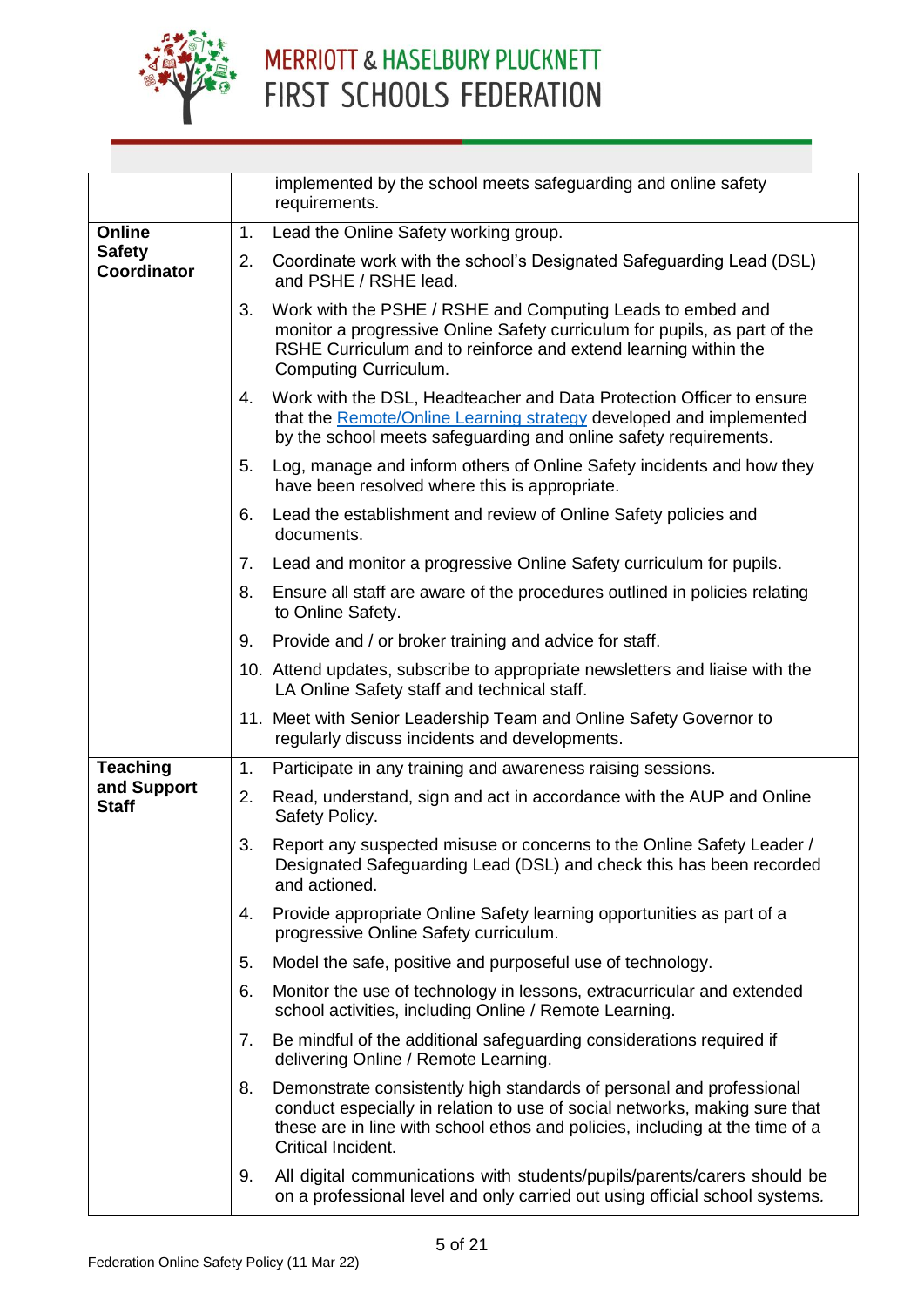

|                                    |             | 10. Work with the Online Safety and Computing Leads to embed and<br>monitor a progressive Online Safety curriculum for pupils, as part of the<br>RSHE Curriculum and to reinforce and extend learning within the<br>Computing Curriculum.                            |
|------------------------------------|-------------|----------------------------------------------------------------------------------------------------------------------------------------------------------------------------------------------------------------------------------------------------------------------|
| <b>Computing</b><br>lead           | 1.          | Work with the Online Safety and PSHE / RSHE Leads to embed and<br>monitor a progressive Online Safety curriculum for pupils, as part of the<br>RSHE Curriculum and to reinforce and extend learning within the<br>Computing Curriculum.                              |
| <b>Pupils</b>                      | 1.          | Read, understand, sign and act in accordance with the Pupil AUP /<br>agreed class appropriate use of technology agreement.                                                                                                                                           |
|                                    | 2.          | Report concerns for themselves or others.                                                                                                                                                                                                                            |
|                                    | 3.          | Make informed and positive choices when using technology in school<br>and outside school, considering the effect on themselves and others.                                                                                                                           |
|                                    | 4.          | Pre-school pupils will be supported to build responsible habits whenever<br>they use technology and will be supervised at all times to use it<br>appropriately.                                                                                                      |
|                                    | 5.          | Have a good understanding of research skills and the need to avoid<br>plagiarism and uphold copyright regulations.                                                                                                                                                   |
|                                    | 6.          | Need to understand the importance of reporting abuse, misuse or access<br>to inappropriate materials and know how to do so.                                                                                                                                          |
|                                    | 7.          | Will be expected to know and understand policies on the use of mobile<br>devices and digital cameras. They should also know and understand<br>policies on the taking/use of images and on online-bullying.                                                           |
|                                    | 8.          | Should understand the importance of adopting good online safety<br>practice when using digital technologies out of school and realise that the<br>school's online safety policy covers their actions out of school, if related<br>to their membership of the school. |
| <b>Parents and</b>                 |             | 1. Share the pupil AUP with their children.                                                                                                                                                                                                                          |
| <b>Carers</b>                      | 2.          | Discuss appropriate, healthy, safe use of technology and Online Safety<br>issues with their child(ren) and monitor their home use of technology<br>(including tablets, mobile phones and games devices) and the internet.                                            |
|                                    | 3.          | Keep up to date with issues through newsletters and other opportunities.                                                                                                                                                                                             |
|                                    | 4.          | Inform teacher / Headteacher of any Online Safety concerns.                                                                                                                                                                                                          |
|                                    | 5.          | Use formal channels to raise matters of concern about their child (ren)'s<br>education.                                                                                                                                                                              |
|                                    | 6.          | Maintain responsible standards when referring to the school on social<br>media.                                                                                                                                                                                      |
|                                    | $7_{\cdot}$ | Follow guidelines on the appropriate use of digital and video images<br>taken at school events.                                                                                                                                                                      |
| <b>Technical</b><br><b>Support</b> | 1.          | Ensure the school's ICT infrastructure is as secure as possible and is<br>protected from misuse or malicious attack.                                                                                                                                                 |
| <b>Provider</b>                    | 2.          | Ensure users may only access the school network using an approved<br>password.                                                                                                                                                                                       |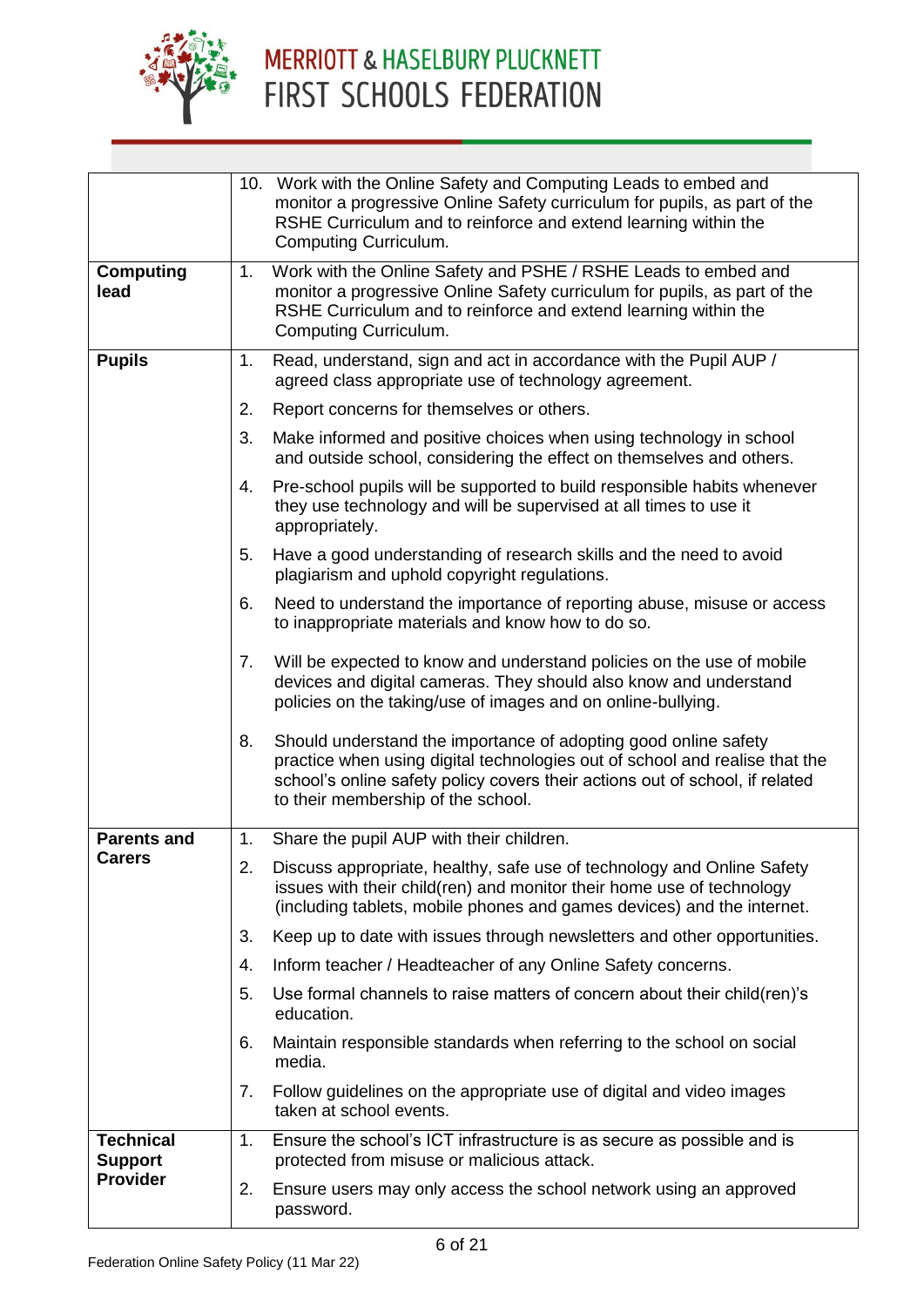

|                                  | 3.             | Support the school to ensure that platforms selected by the school for<br>Online / Remote learning meet safeguarding and online safety<br>requirements. |
|----------------------------------|----------------|---------------------------------------------------------------------------------------------------------------------------------------------------------|
|                                  | 4.             | Maintain and inform the Senior Leadership Team of issues relating to<br>filtering.                                                                      |
|                                  | 5.             | Keep up to date with Online Safety technical information and update<br>others as relevant.                                                              |
|                                  | 6.             | Ensure use of the network is regularly monitored in order that any misuse<br>can be reported to the Online Safety Leader for investigation.             |
|                                  | 7.             | Ensure monitoring systems are implemented and updated.                                                                                                  |
|                                  | 8.             | Ensure all security updates are applied (including anti-virus and<br>Windows).                                                                          |
|                                  | 9.             | Sign an extension to the Staff AUP detailing their extra responsibilities.                                                                              |
| <b>Community</b><br><b>Users</b> | 1 <sub>1</sub> | Sign and follow the Staff AUP before being provided with access to<br>school systems.                                                                   |
|                                  | 2.             | Demonstrate appropriate standards of personal and professional conduct<br>in line with the AUP.                                                         |
|                                  | 3.             | Use the Online Compass tool to review Online Safety.                                                                                                    |
|                                  |                |                                                                                                                                                         |

#### 4. **Education of Pupils**

- a. *'Children are taught about safeguarding, including online safety. Schools should consider this as part of providing a broad and balanced curriculum.'* KCSIE 2021.
- b. A progressive planned Online Safety education programme takes place in line with 'Teaching online safety in schools<sup>1</sup>', through discrete lessons and across the curriculum, for all children in all years, and is regularly revisited. Breadth and progression is ensured through reference to UKCCIS Education for a Connected World framework<sup>2</sup> and is implemented through the use of Somerset ActiveBYTES scheme<sup>3</sup>.
- c. Within this:
	- i) key Online Safety messages are reinforced through assemblies, Safer Internet Week (February), anti-bullying week (November) and throughout all teaching.
	- ii) pupils are taught to keep themselves safe online and to be responsible in their use of different technologies as detailed in the Somerset ActiveBYTES scheme of work.
	- iii) pupils are guided to use age-appropriate search engines for research activities. Staff are vigilant in monitoring the content of the websites visited and encourage pupils to use specific search terms to reduce the likelihood of coming across unsuitable material.
	- iv) in lessons where internet use is pre-planned and where it is reasonable, pupils are guided to sites checked as suitable for their use and processes are in place for dealing with any unsuitable material that is found in internet searches.

-

<sup>1</sup> <https://www.gov.uk/government/publications/teaching-online-safety-in-schools>  $\overline{2}$ 

[https://www.gov.uk/government/uploads/system/uploads/attachment\\_data/file/680356/Education\\_for\\_a\\_Connected\\_Worl](https://www.gov.uk/government/uploads/system/uploads/attachment_data/file/680356/Education_for_a_Connected_World2.pdf) [d2.pdf](https://www.gov.uk/government/uploads/system/uploads/attachment_data/file/680356/Education_for_a_Connected_World2.pdf)

<sup>3</sup> <https://www.somerset.org.uk/sites/edtech/Pages/ActiveBYTES.aspx>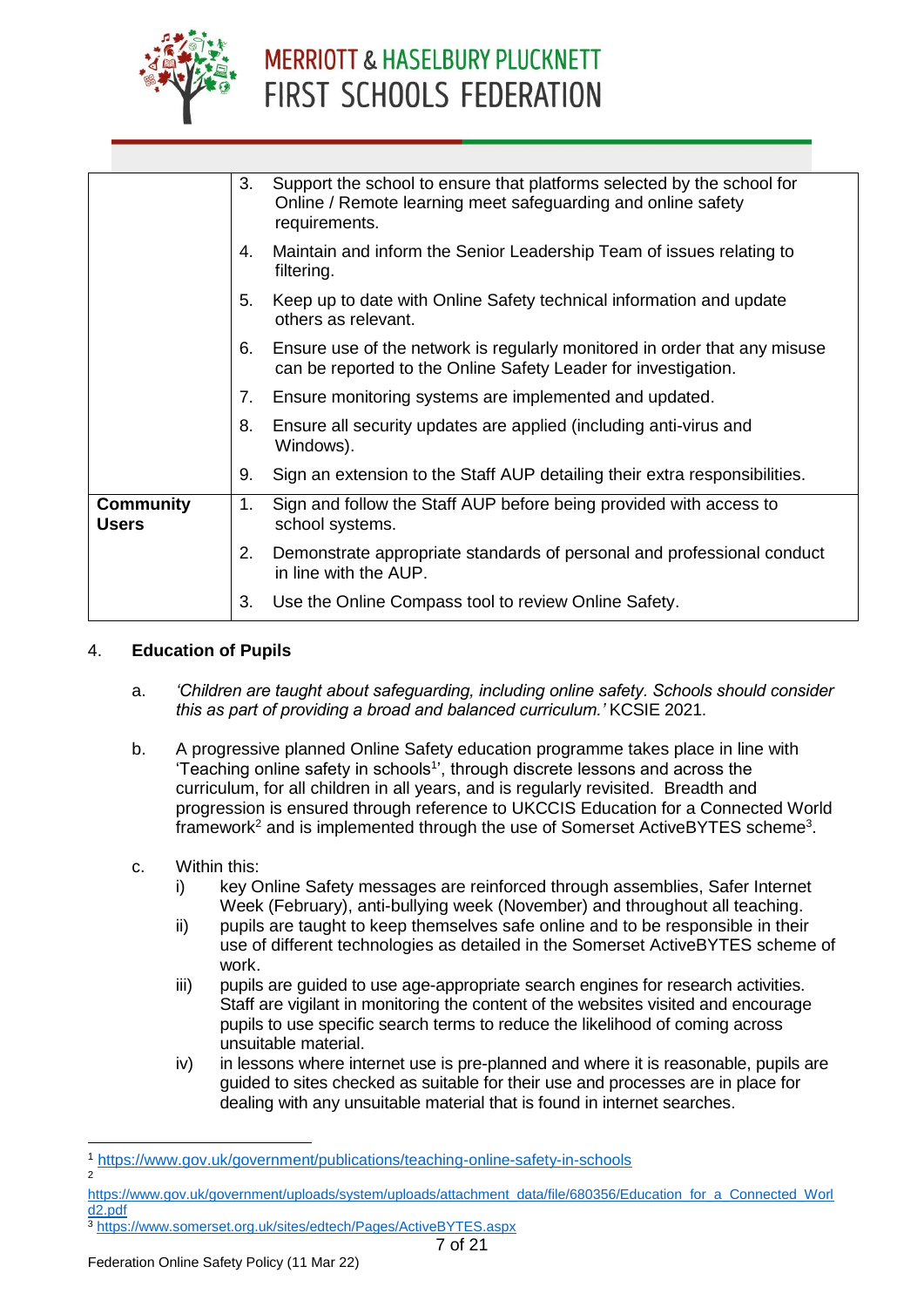

- v) pupils are taught to be critically aware of the content they access online, including recognition of bias and extreme or commercial content. They are guided to validate the accuracy and reliability of information.
- vi) pupils are taught to acknowledge the source of information used and to respect copyright when using material accessed on the internet.
- vii) the online safety lead maintains and passes on knowledge of current concerns to be included within learning experiences.
- viii) pupils are provided with opportunities to influence the online safety curriculum.
- ix) pupils will write and sign an AUP for their class [*which might be agreed class rules*] at the beginning of each school year, which will be shared with parents and carers.
- x) pupils are educated to recognise and respond appropriately to 'different forms of bullying, including cyber-bullying' and given opportunities to support each other.
- xi) a continuous provision map is used with the youngest learners and SEN learners to establish appropriate habits for responsible use of technology.
- xii) Students / pupils should be supported in building resilience to radicalisation by providing a safe environment for debating controversial issues and helping them to understand how they can influence and participate in decision-making.
- xiii) Students/pupils should be helped to understand the need for the student/pupil acceptable use agreement and encouraged to adopt safe and responsible use both within and outside school / academy.
- xiv) Staff should act as good role models in their use of digital technologies, the internet and mobile devices.
- xv) Where students / pupils are allowed to freely search the internet, staff should be vigilant in monitoring the content of the websites the young people visit.

5. **Education and Information for Parents and Carers** Parents and carers will be informed about the ways the internet and technology are used in school. They have a critical role to play in supporting their children with managing Online Safety risks at home, reinforcing key messages about Online Safety and regulating their home experiences. The school supports parents and carers to do this by:

- a. providing clear AUP guidance which they are asked to share with their children.
- b. providing regular newsletter items and appropriate support materials.
- c. raising awareness through activities planned by pupils and staff.
- d. inviting parents to attend activities such as Online Safety week, Online Safety assemblies or other meetings as appropriate.
- e. providing and maintaining links to up to date information on the school website.

6. **Education of Wider School Community** At the moment, no local groups use school facilities on either site (Merriott and Haselbury). If this should change the schools will provide information about Online Safety to organisations using school facilities. Haselbury school has governor led pre-school on site and those staff are employed by the school and therefore follow the procedures and guidance within this policy. The schools share information to the wider community through newsletters, information displayed and on the school websites.

7. **Training of Staff and Governors** There is a planned programme of Online Safety training as part of the overarching safeguarding approach, in line with KCSIE 2021 for all staff, and governors with responsibility for safeguarding and online safety, to ensure they understand their responsibilities, as outlined in this, and the AUPs. This includes: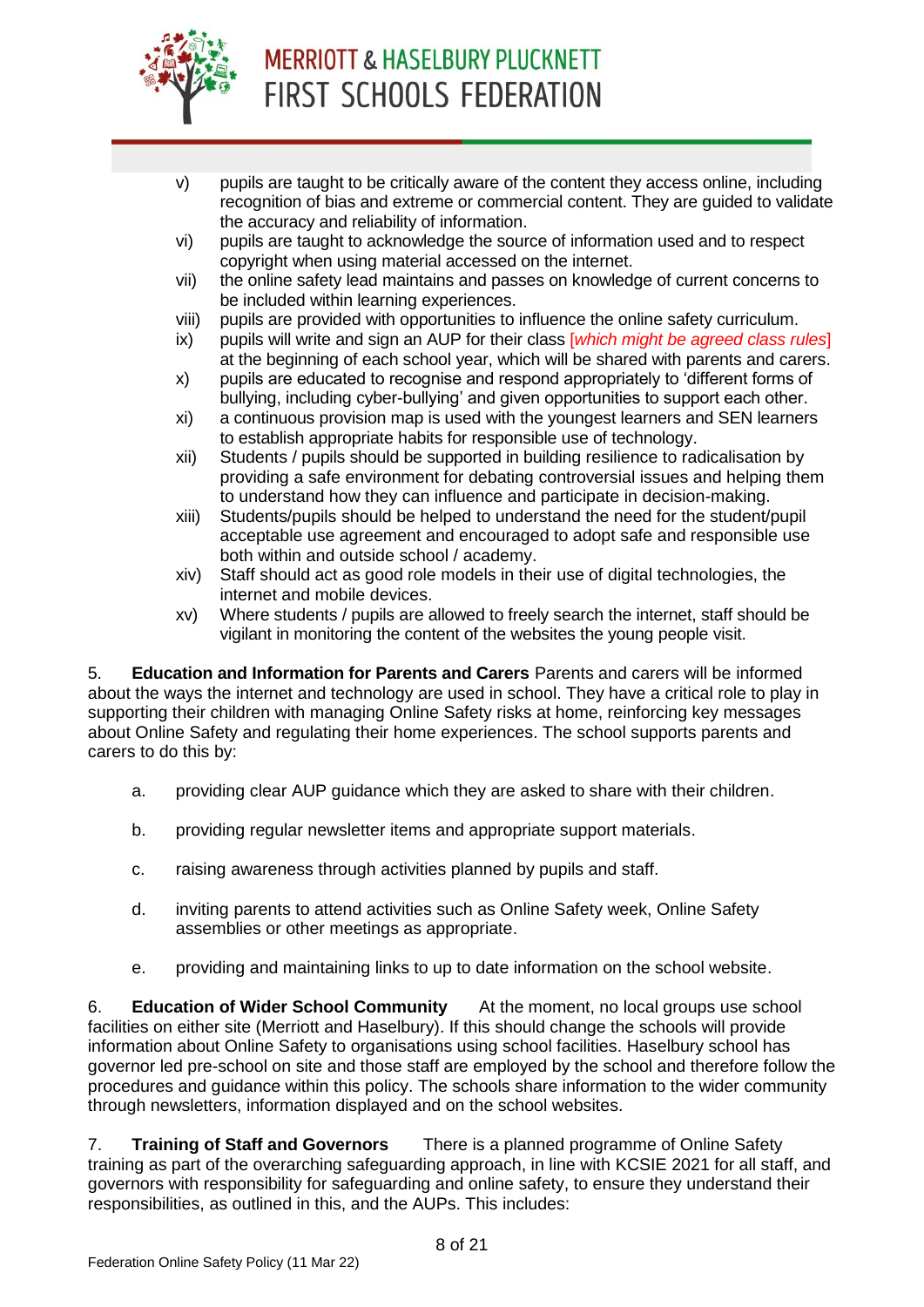

- a. all staff knowing the Designated Safeguarding Lead and the Online Safety Lead and their responsibilities.
- b. an regular audit of the Online Safety training needs of **all** staff.
- c. **all** new staff, and governors with responsibility for safeguarding and online safety, receiving Online Safety training as part of their induction programme.
- d. providing information to supply and student teachers on the school's Online Safety procedures.
- e. the Online Safety Leader receiving regular updates through attendance at training sessions and by reviewing regular Online Safety newsletters from the LA.
- f. this Online Safety Policy and its updates being shared and discussed in staff meetings and in Governor meetings.
- g. the Online Safety Leader providing training within safeguarding training and as specific online safety updates and reviews.
- h. the Online Safety Leader providing guidance as required to individuals and seeking LA support on issues.
- i. staff and governors are made aware of the Professionals Online Safety Helpline (POSH) 0344 381 4772.

8. **Peer on Peer Abuse** All members of staff are made aware that children can abuse other children (often referred to as peer-on-peer abuse). Children are encouraged to talk to members of staff if they feel they are the victim or perpetrator, or if they are aware of peer-on-peer abuse. This abuse may include:

#### a. Cyberbullying.

- i) Cyberbullying (along with all other forms of bullying) of any member of the school community will not be tolerated. Full details are set out in the school's policy on anti-bullying and behaviour.
- ii) The school will follow procedures in place to support anyone in the school community affected by cyberbullying.
- iii) Pupils and staff are made aware of a range of ways of reporting concerns about online bullying. This may be by; telling a trusted adult, Online bully box, Childline App and phone number 0800 1111, POSH helpline 0344 381 4772.
- iv) Pupils, staff and parents and carers are informed of their responsibilities to report any incidents of online bullying and advised to keep electronic evidence.
- v) All incidents of online bullying reported to the school will be recorded and action taken by the school.
- vi) The school will follow procedures to investigate incidents or allegations of online bullying.
- vii) The school will take steps where possible and appropriate, to identify the bully. This may include examining school system logs, identifying and interviewing possible witnesses, and contacting the service provider and the police.
- viii) Pupils, staff and parents and carers will be required to work with the school to support the approach to online bullying and the school's Online Safety ethos.
- ix) Sanctions for those involved in online bullying will follow those for other bullying incidents as indicated in the schools Behaviour Policy or AUP and may include: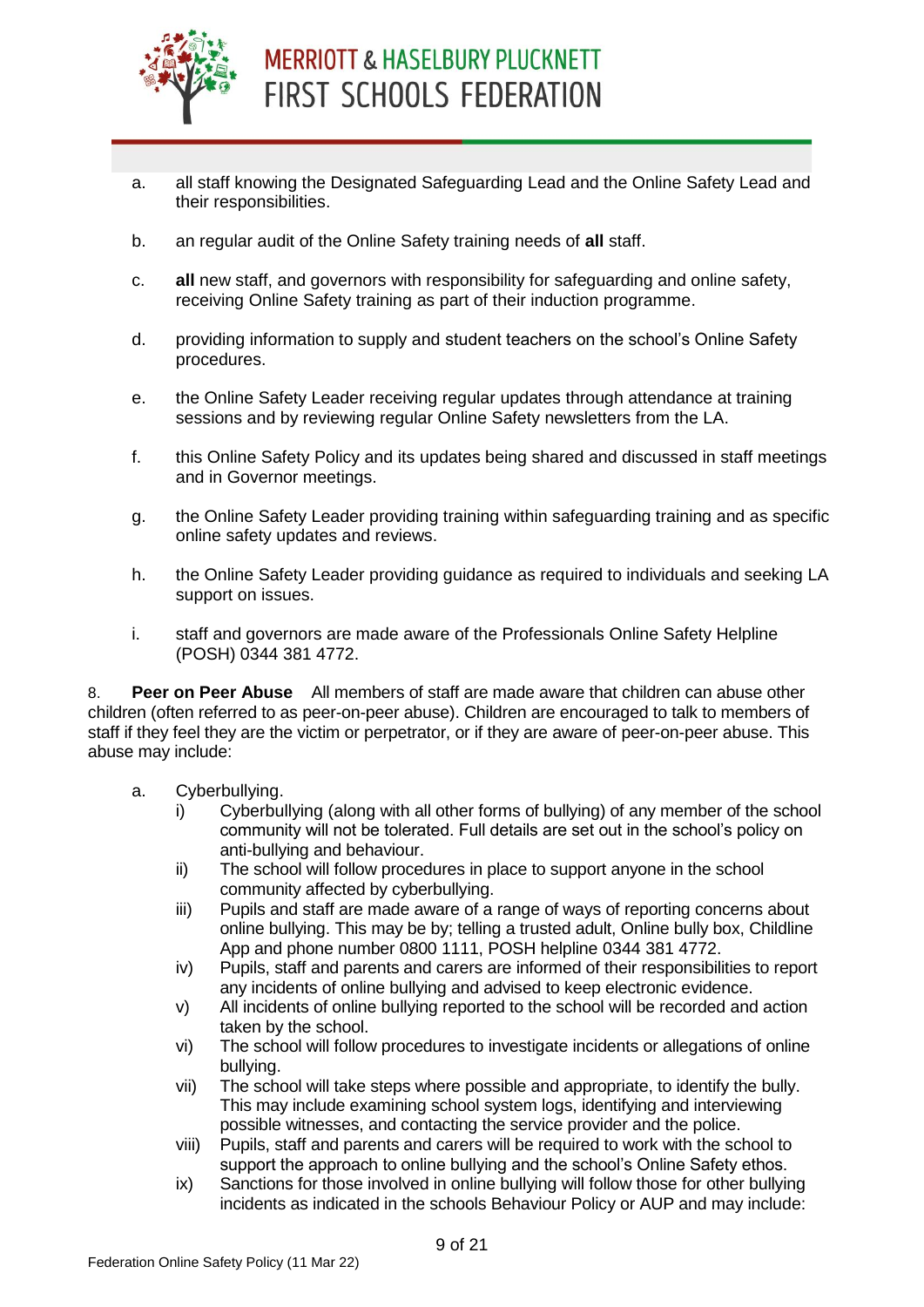

- 1) the bully being asked to remove any material deemed to be inappropriate or the service provider being contacted to remove content if the bully refuses or is unable to delete content.
- 2) internet access being suspended at the school for a period of time.
- 3) the parent and carers of pupils being informed.
- 4) the police being contacted if a criminal offence is suspected.
- b. Sexting The school will follow [UKCIS advice](https://www.gov.uk/government/publications/sexting-in-schools-and-colleges) on how to respond to an incident. We will provide appropriate support for sexting incidents which take place in and out of school. Within school, any device which has an illegal image of a child under 18, or is suspected of having such an image, will be secured and switched off. This will then be reported to the Designated Safeguarding Lead (DSL). An individual member of staff will not investigate, delete or pass on the image. The Designated Safeguarding Lead (DSL) will record any incident of sexting and the actions taken in line with advice from Somerset Local Authority.
- c. Sexual Harassment, including Upskirting
	- All staff are made aware that sexual harassment can occur between two children of any age and sex and can include online harassment. Online sexual harassment may be standalone, or part of a wider pattern of sexual harassment and/or sexual violence and can include:
		- 1) non-consensual sharing of sexual images and videos.
		- 2) sexualised online bullying.
		- 3) unwanted sexual comments and messages, including, on social media.
		- 4) sexual exploitation; coercion and threats.
		- 5) upskirting.
	- ii) All staff are made aware of what upskirting is, and that it is illegal. Any incident of sexual harassment will be taken seriously and reported to the Designated Safeguarding Lead (DSL). The Designated Safeguarding Lead (DSL) will record the incident(s) and the actions taken in line with DfE Guidance and advice from Somerset Local Authority and/or the police as necessary.

9. **Prevent** The school works to ensure children are safe from terrorist and extremist material when accessing the internet on the premises. Appropriate levels of filtering are in place through a managed filtering service which includes terms related to terrorism. Appropriate monitoring of internet use will identify attempts to access such material. Children are educated to evaluate information accessed with a reporting procedure that identifies inappropriate sites so that action, including blocking, can be put into place.

#### 10. **Technical Infrastructure**

- a. The person(s) responsible for the school's technical support and those with administrator access to systems will sign a technician's AUP, in addition to the staff AUP.
- b. The school ensures, when working with our technical support provider that the following guidelines are adhered to:
	- $\ddot{i}$  the School ICT systems are managed in ways that ensure that the school meets Online Safety technical requirements.
	- ii) there are regular [reviews and audits](https://www.somerset.org.uk/sites/edtech/eSafety/Leading/Questions%20for%20Technical%20Support%202018.pdf) of the safety and security of school ICT systems.
	- iii) appropriate security measures are in place to protect the servers, firewalls, routers, wireless systems, work stations and other devices from accidental or malicious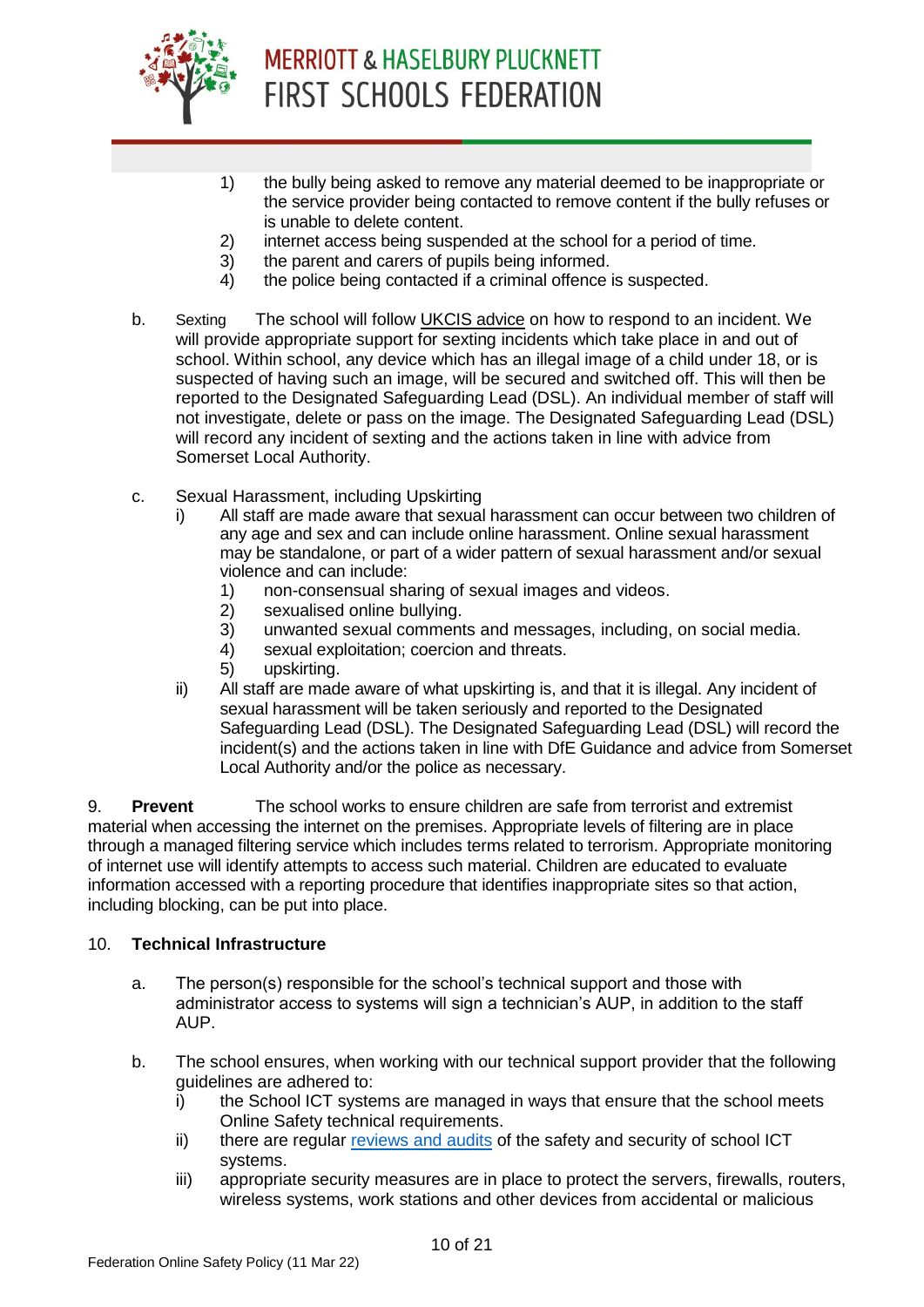

attempts which might threaten the security of the school systems and data with regard to:

- 1) ensuring ongoing backups take place and, in case of an incident, the school can restore data in line with our business continuity plan.
- 2) the downloading of executable files by users.
- 3) the extent of personal use that users (staff / pupils / community users) and their family members are allowed on laptops and other portable devices used out of school.
- 4) the installing of programs on school devices unless permission is given by the technical support provider or SLT.
- 5) the use of removable media (e.g. memory sticks) by users on school devices. (see School Data Protection Policy for further detail).
- 6) the installation of up to date anti-virus software.
- iv) access to the school network and internet will be controlled with regard to:
	- 1) users having clearly defined access rights to school ICT systems through group policies.
	- 2) users being provided with an appropriate username and password (considering accessibility of users with particular needs where supervision is put in place to monitor activity).
	- 3) staff users being made aware that they are responsible for the security of their username and password which they are required to change every 60 days; they must not allow other users to access the systems using their log on details.
	- 4) the 'master / administrator' passwords are available to the Headteacher / SLT and kept securely in an agreed place.
	- 5) users must immediately report any suspicion or evidence that there has been a breach of security.
	- 6) an agreed process being in place for the provision of temporary access of "guests" (e.g. trainee or supply teachers, visitors) onto the school system. Anyone allowed unsupervised access must sign the staff AUP and be made aware of this Online Safety Policy.
- v) the internet feed will be controlled with regard to:
	- 1) the school's responsibility<sup>4</sup> to "ensure appropriate filters and appropriate monitoring systems are in place. Children are safeguarded from potentially harmful and inappropriate online material." KCSIE 2021.
	- 2) Foundation Stage and Key Stage 1 pupils' access will be supervised with access to specific and approved online materials.
	- 3) Key Stage 2 pupils' will be supervised. Pupils will use age-appropriate search engines and online tools and activities.
	- 4) requests from staff for sites to be removed from the filtered list being approved by the Senior Leadership Team and logged.
	- 5) user-based filtering used to provide differentiated access for staff and pupils.
	- 6) filtering issues being reported immediately.
- vi) the IT System of the school will be monitored with regard to:
	- 1) the school IT technical support regularly monitoring and recording the activity of users on the school IT systems.
	- 2) Online Safety incidents being documented and reported immediately to the Online Safety Leader or Designated Safeguarding Lead (DSL) who will arrange for these to be dealt with immediately in accordance with school policies.

<sup>-</sup><sup>4</sup> <https://www.saferinternet.org.uk/advice-centre/teachers-and-school-staff/appropriate-filtering-and-monitoring>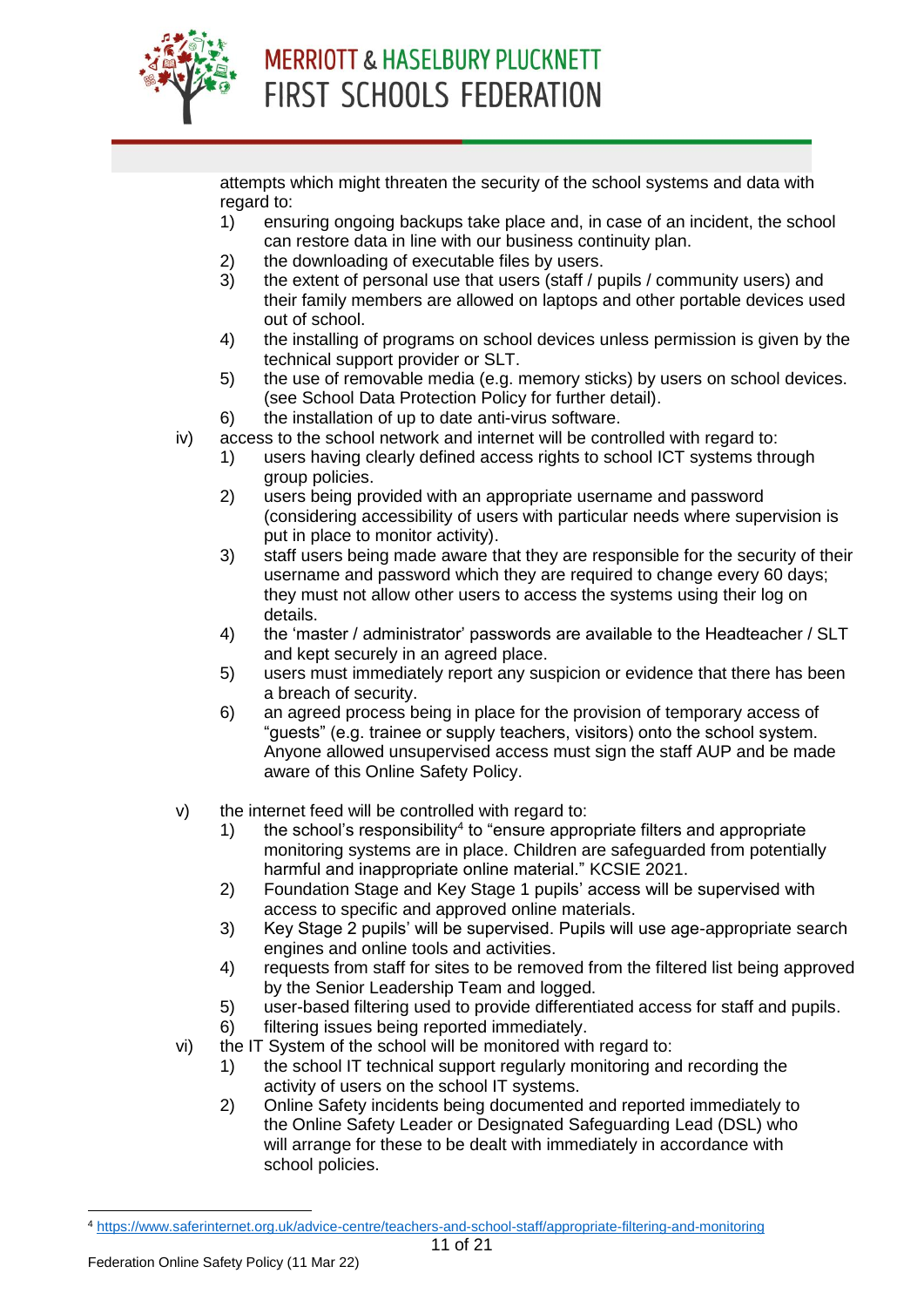

11. **Data protection.** The school's Data Protection Policy provides full details of the requirements that are met in relation to Data Protection regulations. The school will:

- a. at all times take care to ensure the safe keeping of personal and sensitive data, minimising the risk of its loss or misuse which must include regular back-ups and antivirus protection updates.
- b. use personal data only on secure password protected computers and other devices.
- c. ensure that users are properly 'logged-off' at the end of any session in which they are accessing personal data.
- d. provide staff with secure equipment / services to store or transfer data e.g. remote access, One Drive, SharePoint school portal, encryption and secure password protected devices.
- e. remove data in line with the school's Data Retention Policy.
- f. ensure that all staff are aware of the need to immediately report any loss of personal or sensitive data to the Data Protection Lead and that relevant staff understand the full requirements of Data Protection Act 2018.
- g. complete a privacy impact assessment and check the terms and conditions of sites / apps used for learning purposes to ensure that any pupil personal data is being held securely.

12. **Use of Digital Images and Sound** Photographs, video and sound recorded within school are used to support learning experiences across the curriculum, to share learning with parents and carers on our school's learning platform and to provide information about the school on the website. The school will:

- a. build a culture where permission is always sought before a photo is taken or video and sound are recorded; including encouraging pupils to seek permission from other pupils to take, use, share, publish or distribute images and sound.
- b. ensure verifiable permission<sup>5</sup> from parents or carers is obtained before images, sound recordings or videos of pupils are electronically published on the school website, on social media or in the local press. The written consent, where pupils' images, video and sound are used for publicity purposes, is kept until the data is no longer in use.
- c. when using digital images, staff educate pupils about the risks associated with the taking, use, sharing, publication and distribution of images including on social networking sites.
- d. allow staff to take images, record video and sound to support educational aims, following the school policy regarding the sharing, distribution and publication of those. School equipment only is used. Personal equipment of staff is not allowed for this purpose.
- —<br>5

[https://staffonly.somerset.org.uk/sites/edtech/Data%20Protection/Data%20Protection%202018/Documentati](https://staffonly.somerset.org.uk/sites/edtech/Data%20Protection/Data%20Protection%202018/Documentation/eLIM%20IRMS%20Pupil%20Image%20Consent%20Form%202019.docx) [on/eLIM%20IRMS%20Pupil%20Image%20Consent%20Form%202019.docx](https://staffonly.somerset.org.uk/sites/edtech/Data%20Protection/Data%20Protection%202018/Documentation/eLIM%20IRMS%20Pupil%20Image%20Consent%20Form%202019.docx)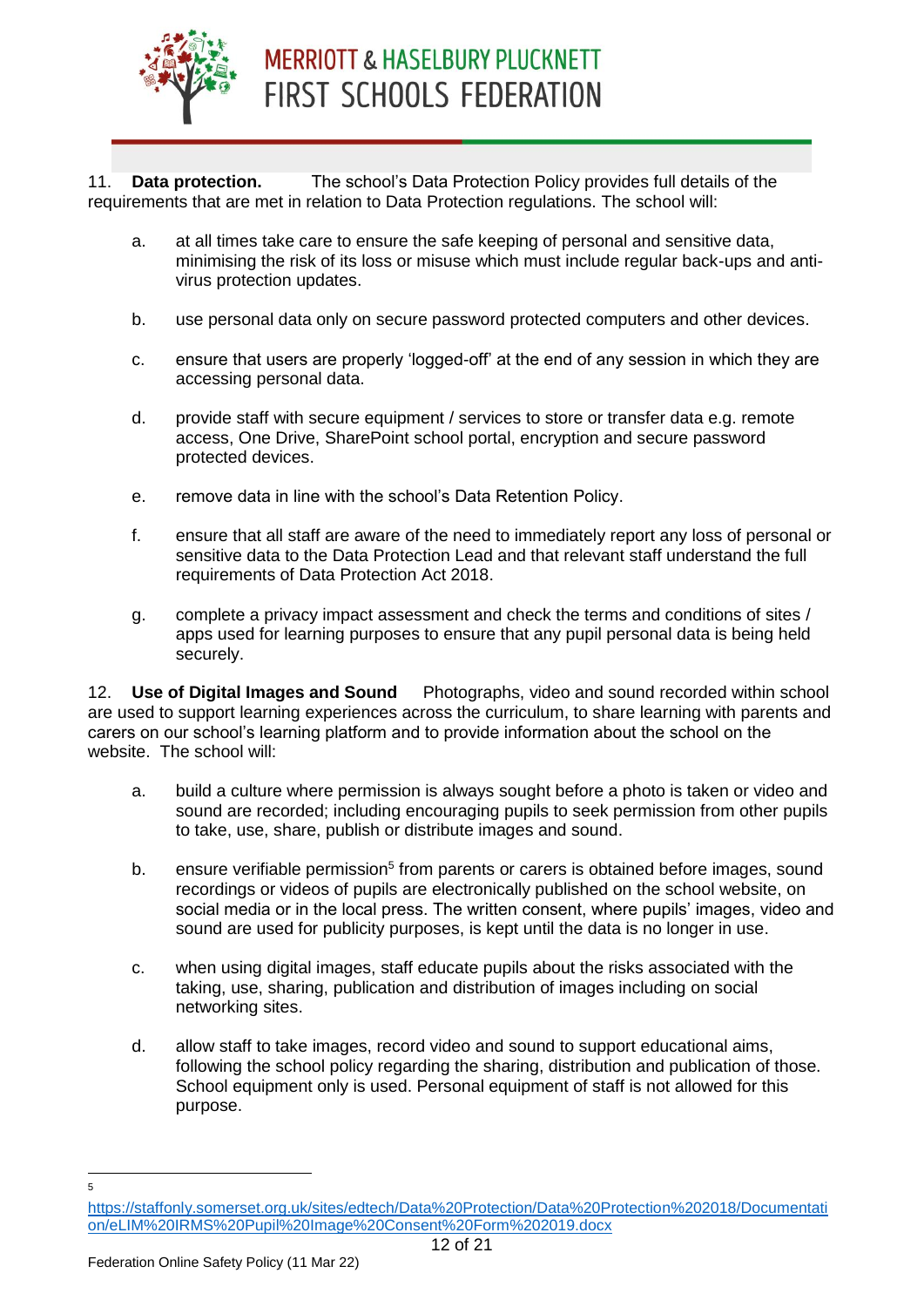

- e. make sure that images, sound or videos that include pupils will be selected carefully with their knowledge, taking care when taking digital / video images that pupils are appropriately dressed and are not participating in activities that might bring the individuals or the school into disrepute.
- f. make adults and children aware of the risk that any published image, video and sound could be harvested, reused and repurposed.
- g. ensure that pupils' full names will not be used anywhere on the school website, school blogs or within school branded social media, particularly in association with photographs.
- h. not publish pupils' work without their permission and the permission of their parents or carers.
- i. only hold digital / video images on school approved secure storage areas. There is an expectation that images and recordings are not retained longer than necessary and in line with the schools Data Retention Policy.
- j. in accordance with guidance from the Information Commissioner's Office, parents / carers can take videos and digital images or sound recordings of their children at school events for their own personal use. It is made clear that, to respect everyone's privacy and in some cases protection, these are not to be published / made publicly available on social networking sites, nor should parents / carers comment on any activities involving other pupils in the digital/video images or in the sound recording. We ask parents / carers not to take digital / video images or record sound during an event if it is felt that it would spoil the experience for others. A statement is made before an event as to the expectations of the school.
- k. make clear to professional photographers who are engaged to record any events or provide a service that they must work according to the terms of the settings Online Safety Policy and will sign an agreement which ensures compliance with the Data Protection regulations and that images will only be used for a specific purpose, subject to parental consent. Photographers will not have unsupervised access to children and young people.

13. **Communication (Including use of Mobile Devices and Social Media)** A wide range of communications technologies increases effective administration and has the potential to enhance learning. The school will:

- a. With respect to e-mail and other online communication tools (e.g. Microsoft Teams)
	- i) ensure that the school uses secure business systems for communication.
	- ii) ensure that personal information is not sent via unsecure systems.
	- iii) ensure that governors use a secure system.
	- iv) ensure that any digital communication between staff and pupils or parents and carers is professional in tone and content.
	- v) make users aware that communications will be monitored by the school.
	- vi) inform users what to do if they receive online communication that makes them feel uncomfortable, is offensive, threatening or bullying in nature.
	- vii) teach pupils about email and other communication tools alongside safe, healthy appropriate use of technology and online safety issues through the scheme of work and implementation of the AUP.
	- viii) only publish official staff email addresses where this required.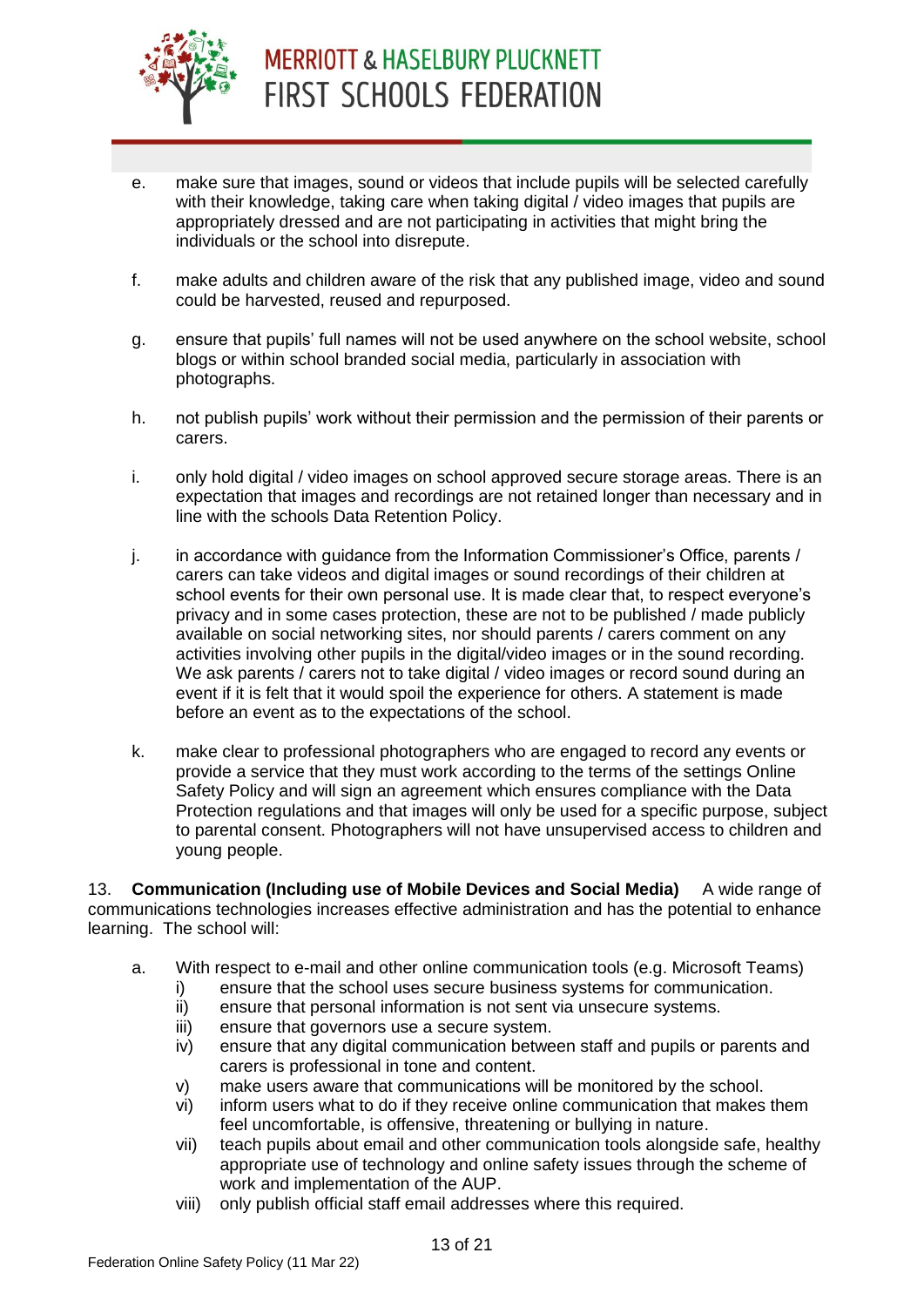

- ix) protect the identities of multiple recipients by using 'bcc' in emails.
- b. With respect to Online / Remote Learning opportunities e.g. Microsoft Teams, Google Classroom, Seesaw, Tapestry etc.
	- i) develop a [strategic approach to Blended Learning](https://www.somerset.org.uk/sites/edtech/SitePages/Home%20Learning.aspx) which enables online / remote learning opportunities to make use of age appropriate educationally focussed sites that will be moderated by the school.
	- ii) when selecting online learning platforms, first consider data protection. Complete a privacy impact assessment and check the terms and conditions of sites / apps used for learning purposes to ensure that any pupil personal data is being held securely.
	- iii) provide staff with the tools to risk assess sites before use and check the sites terms and conditions to ensure:
		- 1) the site is age appropriate.
		- 2) whether content can be shared by the site or others without additional consent being given.
	- iv) make sure that access to platforms will be password protected and run with approval from the Senior Leadership Team.
	- v) ensure that any digital communication between staff and pupils or parents and carers is open, transparent and professional in tone and content.
	- vi) discuss the use of online / remote learning as part of staff induction, building an understanding of safe and professional behaviour in line with DfE advice $6$ , being careful about subjects discussed online.
	- vii) register concerns (e.g. recording in Online Safety log) regarding pupils' inappropriate use (in or out of school) and raise with their parents and carers.
	- viii) support staff to deal with the consequences of hurtful or defamatory posts about them online.
- c. With respect to Social Media, e.g. YouTube, Facebook, Twitter, Blogging and personal publishing:
	- i) enable online learning opportunities to make use of age appropriate educationally focussed sites that will be moderated by the school.
	- ii) control access to social media and social networking sites in school.
	- iii) have a process to support staff who wish to use social media in the classroom to safely set up and run a class blog / Twitter / YouTube account to share learning experiences.
	- iv) provide staff with the tools to risk assess sites before use and check the sites terms and conditions to ensure a) the site is age-appropriate b) whether content can be shared by the site or others without additional consent being given.
	- v) make sure that staff official blogs or wikis will be password protected and run from the school website with approval from the Senior Leadership Team.
	- vi) ensure that any digital communication between staff and pupils or parents and carers is open, transparent and professional in tone and content.
	- vii) discuss with staff the personal use of email, online learning platforms, social networking, social media and personal publishing sites as part of staff induction, building an understanding of safe and professional behaviour in line with DfE advice<sup>7</sup>, being careful about subjects discussed online.

-

<sup>7</sup> DfE Cyberbullying Advice for headteachers

<sup>6</sup> DfE Cyberbullying Advice for headteachers

[https://www.gov.uk/government/uploads/system/uploads/attachment\\_data/file/374850/Cyberbullying\\_Advice\\_for\\_Headte](https://www.gov.uk/government/uploads/system/uploads/attachment_data/file/374850/Cyberbullying_Advice_for_Headteachers_and_School_Staff_121114.pdf) [achers\\_and\\_School\\_Staff\\_121114.pdf](https://www.gov.uk/government/uploads/system/uploads/attachment_data/file/374850/Cyberbullying_Advice_for_Headteachers_and_School_Staff_121114.pdf) and Teaching Standards 2012 <https://www.gov.uk/government/publications/teachers-standards>

[https://www.gov.uk/government/uploads/system/uploads/attachment\\_data/file/374850/Cyberbullying\\_Advice\\_for\\_Headte](https://www.gov.uk/government/uploads/system/uploads/attachment_data/file/374850/Cyberbullying_Advice_for_Headteachers_and_School_Staff_121114.pdf) [achers\\_and\\_School\\_Staff\\_121114.pdf](https://www.gov.uk/government/uploads/system/uploads/attachment_data/file/374850/Cyberbullying_Advice_for_Headteachers_and_School_Staff_121114.pdf) and Teaching Standards 2012 <https://www.gov.uk/government/publications/teachers-standards>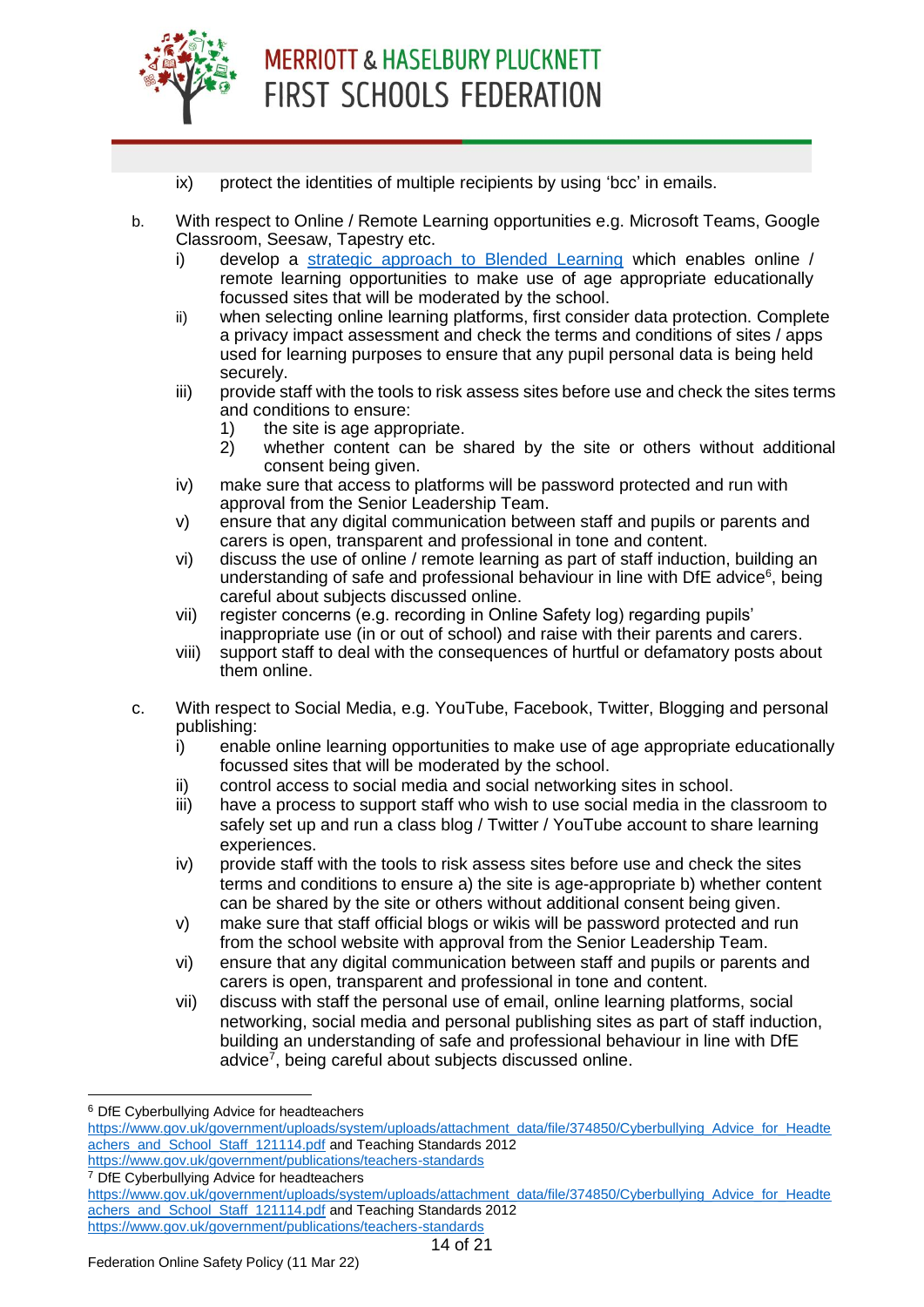

- viii) staff are advised that no reference should be made to pupils, parents/carers or school staff on their personal social networking accounts.
- ix) register concerns (e.g. recording in Online Safety log) regarding pupils' inappropriate use of email, social networking, social media and personal publishing sites (in or out of school) and raise with their parents and carers, particularly when concerning pupils' underage use of sites.
- x) support staff to deal with the consequences of hurtful or defamatory posts about them online.
- xi) inform the staff that in the case of a **Critical Incident** they should not make any comment on social media without the permission of the senior management team.
- d. With Respect to Personal Devices: *(including consideration of KCSIE 2021)*
	- i) inform staff that personal devices should only be used at break and lunchtimes in restricted areas when they are not in contact with pupils, unless they have the permission of the Headteacher.
	- ii) ensure that staff understand that the AUP will apply to the use of their own portable / wearable device for school purposes.
	- iii) inform staff and visitors that they are not allowed to use personal devices to take photographs or video in school for any purpose without the express permission of SLT.
	- iv) check any use of a personal device for an education purpose (where permission has been given) only uses the school's internet connection on the school site.
	- v) remind all that personal devices should be pin code or fingerprint protected and not discoverable by third parties.
	- vi) advise staff not to use their personal mobile phone to contact pupils, parents and carers.
	- vii) challenge staff and visitors when there is suspected misuse of mobile phones or devices.
	- viii) when pupils are allowed personal devices in school, they are used within the school's behaviour policy / code of conduct, and pupils understand they can be asked to account for their use.
	- ix) use the right to collect and examine any pupil device that is suspected of containing offensive, abusive or illegal content or is suspected of causing issues on the school internet connection.
- e. The following table shows how the school considers the way these methods of communication should be used: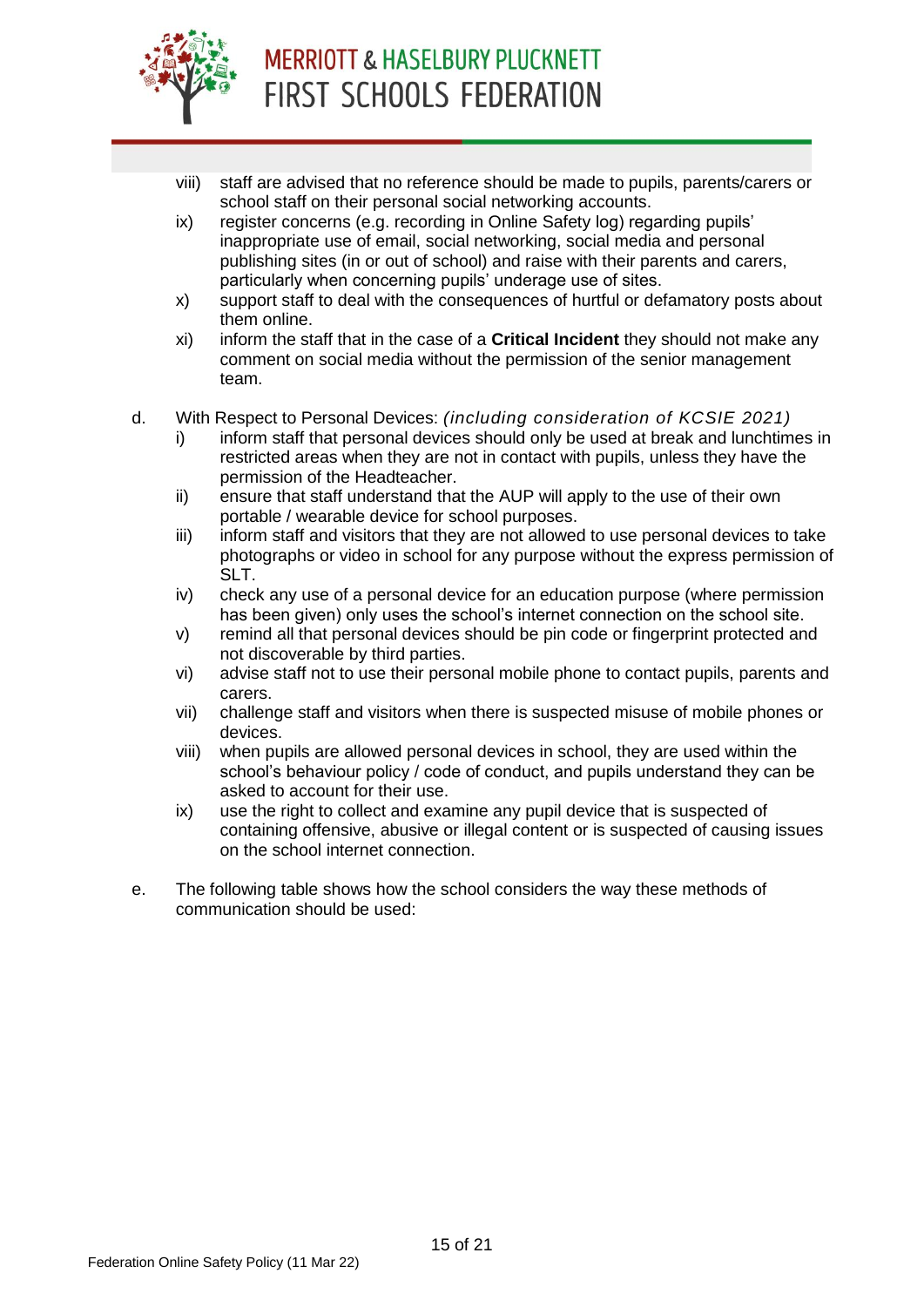

|                                                                    |         | Staff & other adults        |                              | Pupils      |         |                             |                                  |                |
|--------------------------------------------------------------------|---------|-----------------------------|------------------------------|-------------|---------|-----------------------------|----------------------------------|----------------|
| <b>Communication Technologies</b>                                  | Allowed | Allowed at certain<br>times | Allowed for selecte<br>staff | Not allowed | Allowed | Allowed at certain<br>times | Allowed with staff<br>permission | Not allowed    |
| Mobile phones/wearable technology in school                        | X       |                             |                              |             |         |                             |                                  | $\pmb{\times}$ |
| Use of mobile phones/wearable technology in lessons                |         |                             |                              | x           |         |                             |                                  | x              |
| Use of mobile phones/wearable technology in social time            | X       |                             |                              |             |         |                             |                                  | X              |
| Taking photos on mobile phones or other camera devices             |         | x                           |                              |             |         |                             |                                  | x              |
| Use of personal devices including wearable technology              |         | x                           |                              |             |         |                             |                                  | $\mathsf{x}$   |
| Use of 'always on' voice activated technology                      |         | x                           |                              |             |         |                             |                                  | $\pmb{\times}$ |
| Use of personal email addresses in school, or on school<br>network |         | x                           |                              |             |         |                             |                                  | X              |
| Use of school email for personal emails                            |         |                             |                              | x           |         |                             |                                  | X              |
| Use of chat facilities, forums and closed groups in apps           |         | x                           |                              |             |         |                             |                                  | x              |
| Use of messaging apps                                              |         | x                           |                              |             |         |                             |                                  | X              |
| Use of social networking sites including live broadcasting         |         | x                           |                              |             |         |                             |                                  | X              |
| Use of blogs                                                       |         | x                           |                              |             |         |                             | X                                |                |
| Use of Twitter                                                     |         | x                           |                              |             |         |                             |                                  | $\pmb{\times}$ |
| Use of video broadcasting e.g. YouTube                             |         | x                           |                              |             |         |                             |                                  | X              |
| Use of live video streaming e.g. Microsoft Teams, Zoom             |         | x                           |                              |             |         |                             | х                                |                |

#### 14. **Assessment of Risk**

- a. Methods to identify, assess and minimise risks will be reviewed regularly. As technology advances the school will examine and adjust the Online Safety Policy. Part of this consideration will include a risk assessment:
	- i) looking at the educational benefit of the technology.
	- ii) considering whether the technology has access to inappropriate material.
- b. The school provides appropriate filtering and monitoring as stated in this policy. However, due to the global and connected nature of internet content, it is not possible to guarantee that access to unsuitable material will never occur via a school device.
- c. All users need to be reminded that the use of computer systems, without permission or for inappropriate purposes, could constitute a criminal offence under the Computer Misuse Act 1990 and breaches will be reported to Police.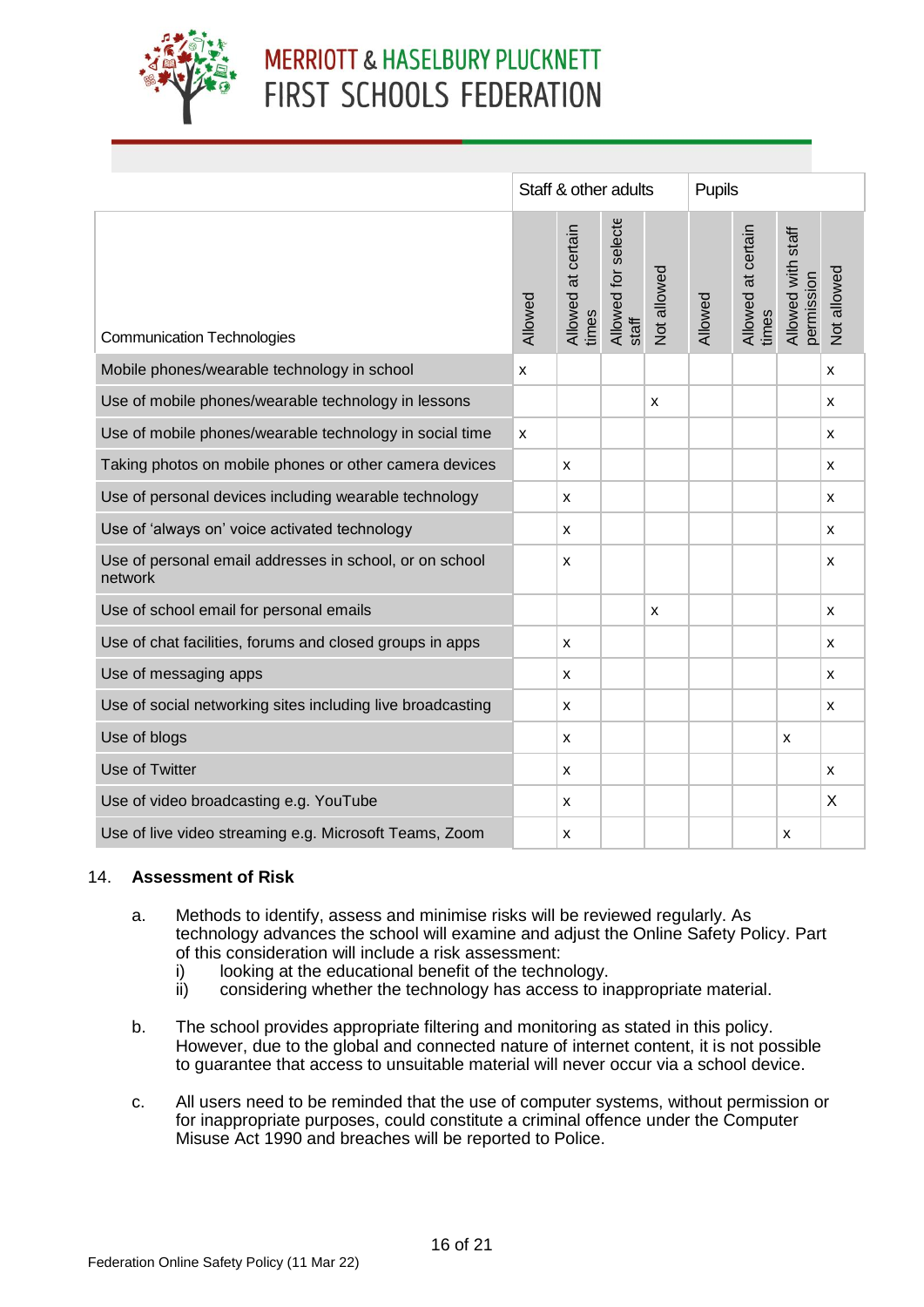#### 15. **Reporting and Response to Incidents**

a. The school will follow [Somerset's incident flowchart](https://www.somerset.org.uk/sites/edtech/eSafety/Leading/Incident%20Flowchart%202021.pdf) to respond to illegal and inappropriate incidents as listed in those publications. More than one member of staff (at least one should be a senior leader) will be involved in this process and the same designated computer will be used for the duration of any investigation. All sites and content checked will be recorded and screen shots, signed and dated, will be kept where this is appropriate. Where content being reviewed is suspected or known to include images of child abuse, the investigation will be referred to the Police immediately and no further access will be made by the school to the material.

i) All members of the school community will be informed about the procedure for

- reporting Online Safety concerns (such as breaches of filtering, online bullying, extremism, radicalisation, illegal content).
- ii) Staff will record incidents in the appropriate concerns log. All reported incidents will be dealt with and actions recorded.
- iii) The Designated Safeguarding Lead (DSL) will be informed of any Online Safety incidents involving child protection concerns, which will then be escalated in accordance with school procedures.
- iv) The school will manage Online Safety incidents in accordance with the School Behaviour Policy where appropriate.
- v) The school will inform parents and carers of any incidents or concerns in accordance with school procedures.
- vi) After any investigations are completed, the school will debrief, identify lessons learnt and implement any changes required.
- vii) Where there is cause for concern or fear that illegal activity has taken place or is taking place then the school will contact Somerset Children Safeguarding Team and escalate the concern to the police.
- viii) If the school is unsure how to proceed with any incidents of concern, then the incident may be escalated to the Education Safeguarding Advisor or Local Authority Designated Officer (LADO).

| If an incident or concern needs to be<br>passed beyond the school, then the<br>concern will be escalated to the Education<br>Safeguarding Service to communicate to<br>other schools in Somerset. | <b>Education Safeguarding Service</b><br>Via Somerset Direct where pupil involved<br>Local Authority Designated Officer (LADO)<br>Via Somerset Direct where staff involved |
|---------------------------------------------------------------------------------------------------------------------------------------------------------------------------------------------------|----------------------------------------------------------------------------------------------------------------------------------------------------------------------------|
| Should serious Online Safety incidents<br>take place, the following external persons<br>and agencies should be informed:                                                                          | Police                                                                                                                                                                     |

- b. **The police will be informed where users** visit internet sites, make, post, download, upload, data transfer, communicate or pass on, material, remarks, proposals or comments that contain or relate to:
	- i) child sexual abuse images.
	- ii) promotion or conduct of illegal acts, under the child protection, obscenity, computer misuse and fraud legislation.
	- iii) adult material that potentially breaches the Obscene Publications Act in the UK.
	- iv) criminally racist or terrorist material, verbally abusive or threatening material information which is false and known or believed by the sender to be false.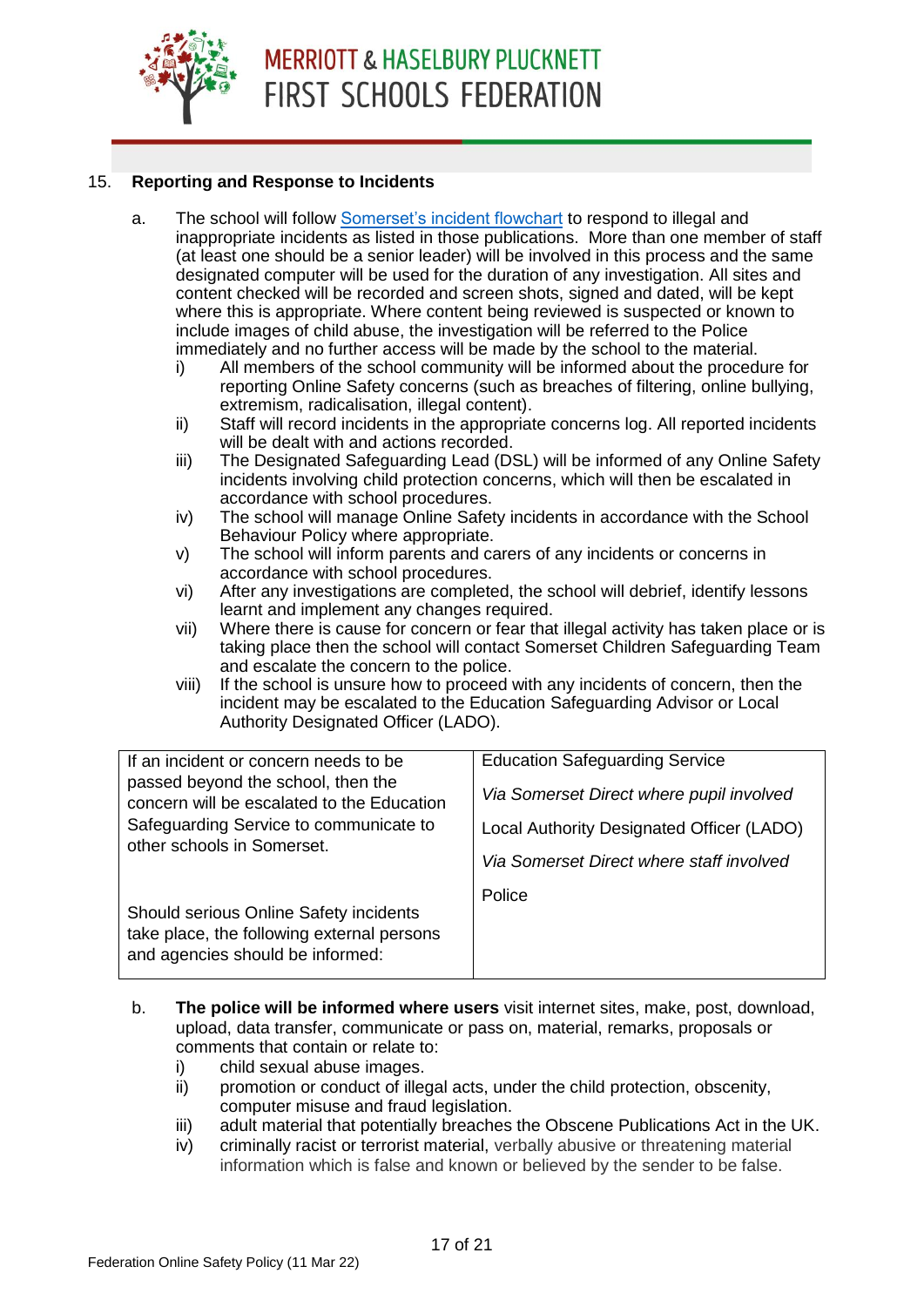#### 16. **Sanctions and Disciplinary Proceedings**

- a. Sanctions and disciplinary procedures may be taken where users visit internet sites, make, post, download, upload, data transfer, communicate or pass on, material, remarks, proposals or comments that contain or relate to (unless this is part of an investigation):
	- i) child sexual abuse images.
	- ii) grooming, incitement, arrangement or facilitation of sexual acts against children Contrary to the Sexual Offences Act 2003.
	- iii) pornography, adult or mature content.
	- iv) promotion of any kind of discrimination, racial or religious hatred.
	- v) personal gambling or betting.
	- vi) personal use of auction sites.
	- vii) any site engaging in or encouraging illegal activity including radicalisation and terrorism.
	- viii) threatening behaviour, including promotion of physical violence or mental harm.
	- ix) any other information which may be offensive to colleagues or breaches the integrity of the ethos of the school or brings the school into disrepute.
	- x) using school systems to run a private business.
	- xi) use systems, applications, websites or other mechanisms that bypass the filtering or other safeguards employed by the school.
	- xii) uploading, downloading or transmitting commercial software or any copyrighted materials belonging to third parties, without the necessary licensing permissions.
	- xiii) revealing or publicising confidential or proprietary information (e.g. financial or personal information, databases, computer or network access codes and passwords).
	- xiv. creating or propagating computer viruses or other harmful files.
	- xv. carrying out sustained or instantaneous high-volume network traffic (downloading or uploading files) that causes network congestion and hinders others in their use of the internet.
- b. In addition, the following indicates school policy on these uses of the internet:

|                                   | Acceptable | Acceptable at<br>certain times | Acceptable for<br>nominated users | Unacceptable |
|-----------------------------------|------------|--------------------------------|-----------------------------------|--------------|
| Online gaming (educational)       |            | x                              |                                   |              |
| Online gaming (non-educational)   |            | x                              |                                   |              |
| Online gambling                   |            |                                |                                   | х            |
| Online shopping / commerce        |            | x                              |                                   |              |
| File sharing (using p2p networks) |            |                                | x                                 |              |

#### 17. **Sanctions: Pupils**

- a. The 2011 Education Act increased powers with regard to the searching for and of electronic devices and the deletion of data. These are applied through the school's Behaviour Policy.
- b. Schools should populate the grid below marking appropriate possible sanctions.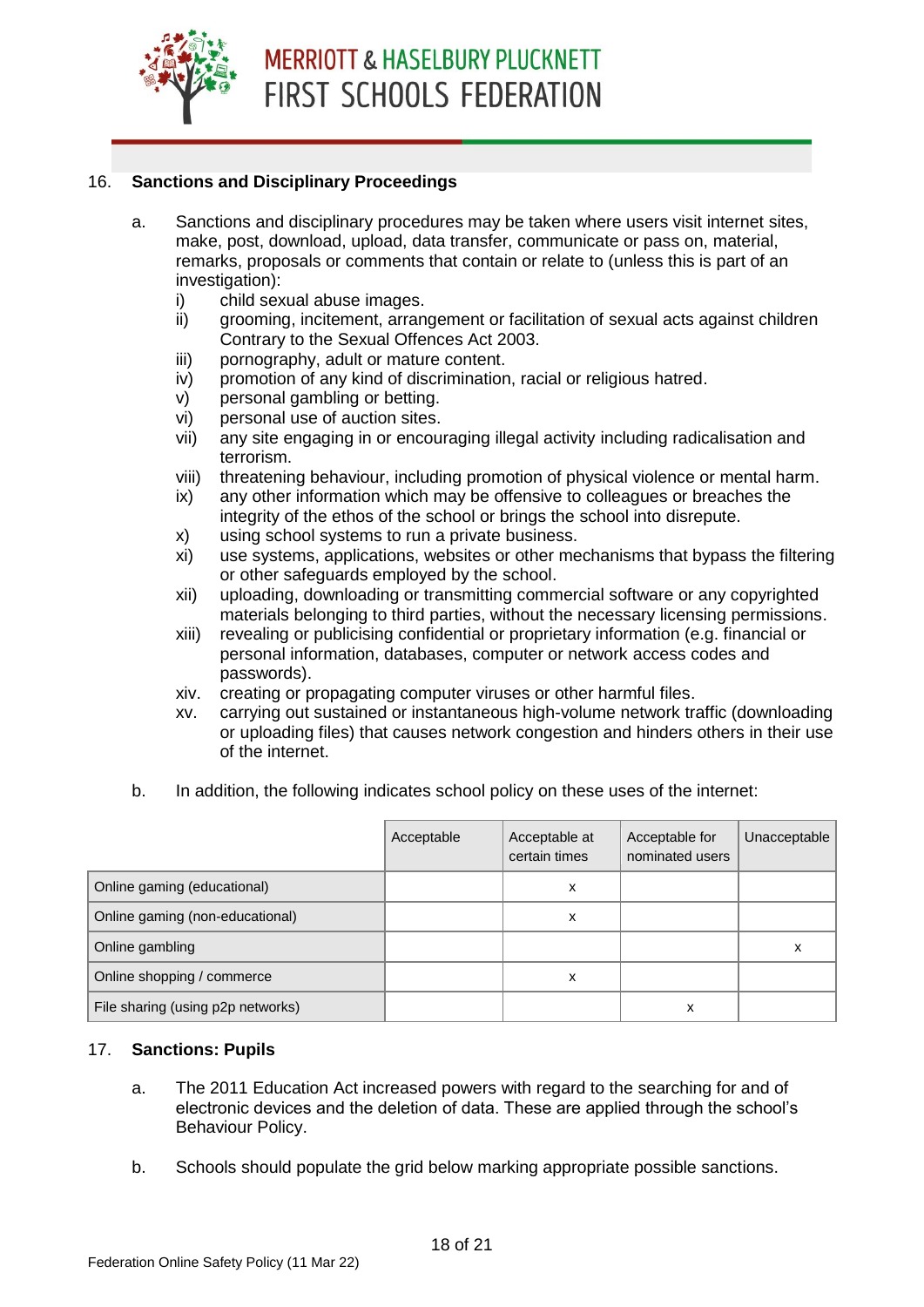

- c. Incidents will have unique contexts and may need different levels of sanctions especially in relation to their type and severity. Therefore, ticks may appear in more than one column.
- d. The ticks in place are actions which must be followed:

| Incidents                                                                                                                                                          | Refer to class teacher / tutor | Refer to Head of Department.<br>Head of Year / other | Refer to Headteacher | Refer to Police           | Refer to technical support staff<br>action re filtering / security etc | Inform parents / carers | Removal of network /internet<br>access rights | Warning | Further sanction e.g. detention<br>exclusion |
|--------------------------------------------------------------------------------------------------------------------------------------------------------------------|--------------------------------|------------------------------------------------------|----------------------|---------------------------|------------------------------------------------------------------------|-------------------------|-----------------------------------------------|---------|----------------------------------------------|
| Deliberately accessing or trying to access material that could be<br>considered illegal (see list in earlier section on unsuitable /<br>inappropriate activities). |                                |                                                      |                      | $\checkmark$              |                                                                        | $\checkmark$            |                                               |         |                                              |
| Unauthorised use of non-educational sites during lessons                                                                                                           | X                              |                                                      |                      |                           |                                                                        | X                       |                                               | X       |                                              |
| Unauthorised use of mobile phone / wearable technology /<br>personal tablet                                                                                        | X                              | X                                                    |                      |                           |                                                                        | X                       |                                               | X       |                                              |
| Unauthorised use of social networking / instant messaging /<br>personal email                                                                                      | X                              | X                                                    |                      |                           | X                                                                      | X                       |                                               | X       |                                              |
| Unauthorised downloading or uploading of files                                                                                                                     | X                              | X                                                    |                      |                           | X                                                                      | X                       |                                               | X       |                                              |
| Allowing others to access school network by sharing username<br>and passwords                                                                                      | X                              | X                                                    |                      |                           |                                                                        | X                       |                                               | X       |                                              |
| Attempting to access or accessing the school network, using<br>another pupil's account                                                                             | X                              | X                                                    |                      |                           | X                                                                      | X                       |                                               | X       |                                              |
| Attempting to access or accessing the school network, using the<br>account of a member of staff                                                                    | X                              | X                                                    | X                    |                           | X                                                                      | X                       |                                               | X       |                                              |
| Corrupting or destroying the data of other users                                                                                                                   | X                              | X                                                    |                      |                           |                                                                        | X                       |                                               | X       |                                              |
| Sending an email, text, instant message, tweet or post that is<br>regarded as offensive, harassment or of a bullying nature                                        | X                              | X                                                    | X                    |                           |                                                                        | X                       |                                               | X       | X                                            |
| Continued infringements of the above, following previous<br>warnings or sanctions                                                                                  |                                |                                                      | X                    |                           |                                                                        | X                       |                                               |         | X                                            |
| Actions which could bring the school into disrepute or breach the<br>integrity of the ethos of the school                                                          |                                |                                                      | X                    |                           |                                                                        | x                       |                                               | X       | X                                            |
| Using proxy sites or other means to subvert the school's filtering<br>system                                                                                       | X                              | X                                                    | X                    |                           |                                                                        | X                       |                                               | X       |                                              |
| Accidentally accessing offensive or pornographic material and<br>failing to report the incident                                                                    | X                              | X                                                    | X                    |                           |                                                                        | X                       |                                               | X       |                                              |
| Deliberately accessing or trying to access offensive, pornographic<br>or extremist material                                                                        | $\pmb{\times}$                 | X                                                    | $\pmb{\mathsf{X}}$   | $\boldsymbol{\mathsf{X}}$ | X                                                                      | X                       | X                                             | X       | X                                            |
| Receipt or transmission of material that infringes the copyright of<br>another person or infringes the Data Protection Act                                         | X                              | X                                                    | X                    |                           | X                                                                      | X                       |                                               | X       | X                                            |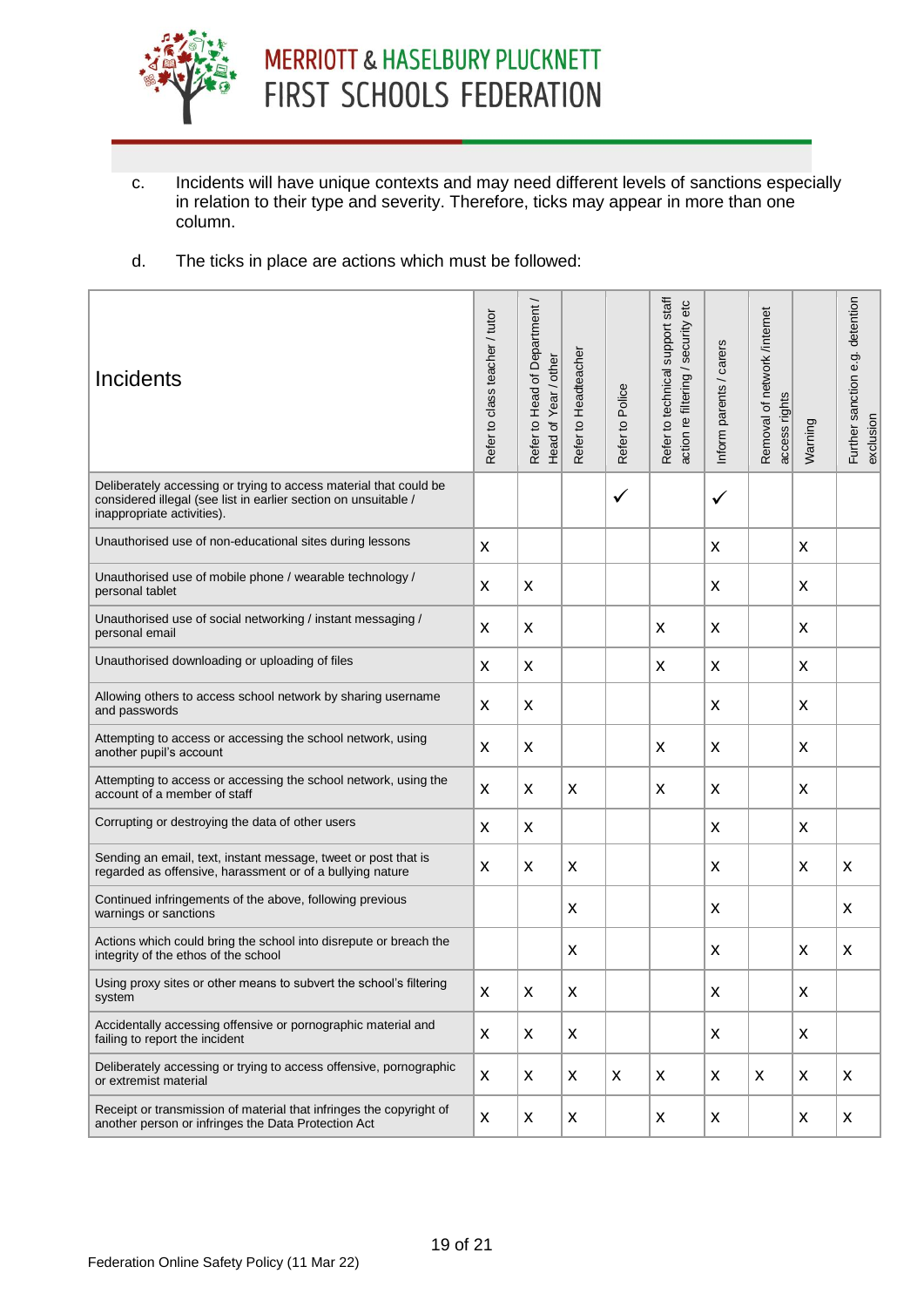

#### 18. **Sanctions: Staff**

- a. Schools should populate the grid below marking appropriate possible sanctions.
- b. Incidents will have unique contexts and may need different levels of sanctions especially in relation to their type and severity. Therefore, marks may appear in more than one column.
- c. The marks in place are actions which must be followed:

| Incidents:                                                                                                                                                               | Refer to line manager | Refer to Head teacher | Refer to Local Authority / HR | Refer to LADO(L)/Police(P) | Refer to Technical Support Staff fc<br>action re filtering etc | Warning            | Suspension   | Disciplinary action |
|--------------------------------------------------------------------------------------------------------------------------------------------------------------------------|-----------------------|-----------------------|-------------------------------|----------------------------|----------------------------------------------------------------|--------------------|--------------|---------------------|
| Deliberately accessing or trying to access material that could be<br>considered illegal (see list in earlier section on unsuitable /<br>inappropriate activities).       | X                     | X                     | $\pmb{\chi}$                  | L, P                       |                                                                | $\pmb{\mathsf{X}}$ | X            | X                   |
| Excessive or inappropriate personal use of the internet / social<br>networking sites / instant messaging / personal email                                                | X                     | X                     |                               |                            |                                                                | X                  |              |                     |
| Unauthorised downloading or uploading of files                                                                                                                           | X                     | X                     |                               |                            | X                                                              | X                  |              |                     |
| Allowing others to access school network by sharing username<br>and passwords or attempting to access or accessing the school<br>network, using another person's account | X                     | X                     |                               |                            | $\pmb{\mathsf{X}}$                                             | $\pmb{\mathsf{X}}$ |              | X                   |
| Careless use of personal data e.g. holding or transferring data in<br>an insecure manner                                                                                 | X                     | $\pmb{\times}$        |                               |                            |                                                                | $\pmb{\mathsf{X}}$ |              |                     |
| Deliberate actions to breach data protection or network security<br>rules                                                                                                | X                     | $\pmb{\times}$        |                               |                            |                                                                | $\pmb{\mathsf{X}}$ |              | X                   |
| Corrupting or destroying the data of other users or causing<br>deliberate damage to hardware or software                                                                 | $\pmb{\mathsf{X}}$    | $\pmb{\times}$        |                               |                            | $\pmb{\mathsf{X}}$                                             | $\pmb{\mathsf{X}}$ |              | X                   |
| Sending an email, text or instant message that is regarded as<br>offensive, harassment or of a bullying nature staff                                                     | $\pmb{\mathsf{X}}$    | $\pmb{\times}$        | $\pmb{\mathsf{X}}$            |                            |                                                                | $\pmb{\mathsf{X}}$ |              | X                   |
| Sending an email, text or instant message that is regarded as<br>offensive, harassment or of a bullying nature to learners                                               | X                     | $\pmb{\times}$        | $\boldsymbol{\mathsf{X}}$     | L                          |                                                                | X                  | X            | $\pmb{\mathsf{X}}$  |
| Breech of the school Online Safety policies in relation to<br>communication with learners                                                                                | $\pmb{\mathsf{X}}$    | $\pmb{\times}$        |                               | L                          |                                                                | X                  | X            | X                   |
| Using personal email / social networking / instant messaging /<br>text messaging to carry out digital communications with pupils?                                        | X                     | X                     | $\pmb{\mathsf{X}}$            | L                          |                                                                | X                  | X            | X                   |
| Actions which could compromise the staff member's professional<br>standing                                                                                               |                       | $\pmb{\times}$        |                               |                            |                                                                | $\pmb{\mathsf{X}}$ | $\mathsf{x}$ | $\pmb{\times}$      |
| Actions which could bring the school into disrepute or breach the<br>integrity of the ethos of the school                                                                |                       | $\pmb{\mathsf{X}}$    |                               |                            |                                                                | X                  | X            | $\pmb{\mathsf{X}}$  |
| Using proxy sites or other means to subvert the school's filtering<br>system                                                                                             | $\pmb{\times}$        | $\pmb{\times}$        |                               |                            |                                                                | $\pmb{\mathsf{X}}$ |              |                     |
| Accidentally accessing offensive or pornographic material and<br>failing to report the incident                                                                          |                       | X                     |                               | L                          | $\pmb{\mathsf{X}}$                                             |                    |              |                     |